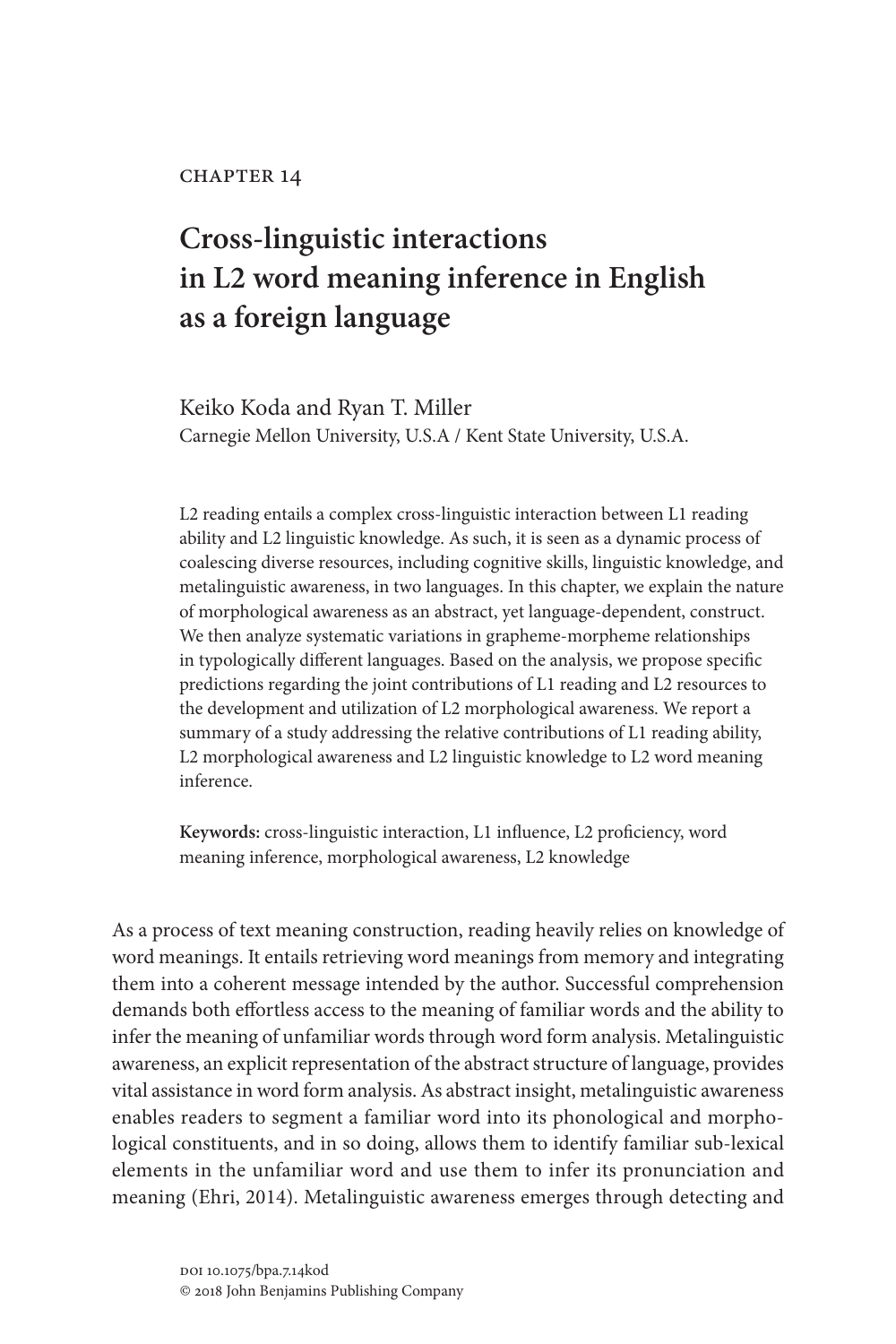abstracting structural regularities of words implicit in linguistic input. Once sufficient abstraction is achieved, metalinguistic awareness serves as a powerful tool for "self-teaching" words during reading (e.g., Share, 2008).

Over the past two decades, metalinguistic awareness has attracted considerable attention among second language (L2) reading researchers. As an abstract representation, metalinguistic awareness is distinct from linguistic knowledge in that it is relatively independent of surface form variation. In principle, therefore, once formed in one language, metalinguistic awareness is serviceable in another language as a cross-linguistically sharable resource. A central question is to what extent first language (L1) metalinguistic awareness facilitates L2 word reading and learning. A large number of studies have investigated the utility of L1 phonological awareness in L2 reading development. The cumulative evidence suggests that L1 phonological awareness makes intra-lingual and inter-lingual contributions to L2 word reading in bilingual children learning to read two languages; that phonological awareness is systematically related between two alphabetic languages; and that the utility of L1 phonological awareness is relatively unaffected by L2 proficiency (Abu-Rabia, 1995; Da Fontoura & Siegel, 1995; Durgunoglu, Nagy, & Hancin, 1993; Geva & Siegel, 2000; Gholamain & Geva, 1999; Wade-Woolley & Geva, 2000; Wang, Perfetti, & Liu, 2005).

Of late, interest in morphological awareness is escalating. As the smallest functioning unit of a language, morphemes convey rule-governed grammatical information and arbitrarily assigned functional information. Morphological awareness, as their abstract representation, comprises, at the minimum, the internal structure of words, rules of morpheme concatenation, and functional constraints on the concatenation rules. Morphological awareness is more varied and language-specific and as such, less independent of linguistic knowledge than phonological awareness. The linguistic dependency makes morphological awareness harder to acquire and more susceptible to language-specific formal variation. A clear implication for L2 reading development is that the utility of L1 morphological awareness is constrained by both L2 linguistic knowledge and structural similarity between two languages. To clarify the linguistic dependency of morphological awareness and its implication, the sections that follow describe (a) the role of morphological awareness in reading acquisition, (b) cross-linguistic variation, (c) the mechanisms of cross-linguistic sharing, and (d) the utility of L1 morphological awareness in L2 reading development.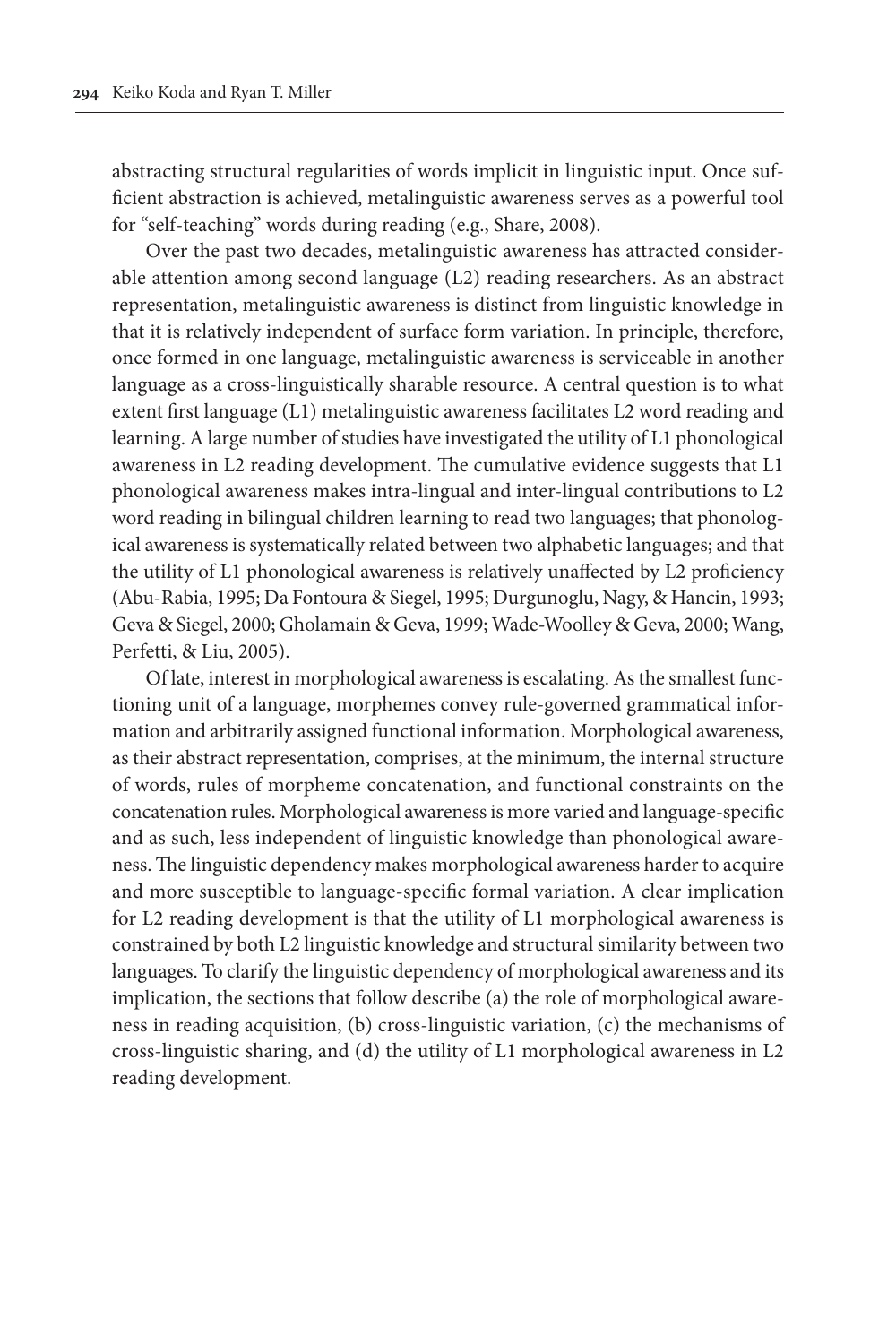# **Morphological awareness and reading acquisition**

Word reading entails grapheme-phoneme-morpheme mappings. In learning to read, children rely on emerging sensitivity to a word's internal structure to figure out how phonemes and morphemes are mapped onto the graphic symbols that encode them (Ehri, 2014; Frost, 2012; Nunes & Bryant 2006). Each instance of word reading contributes to the formation of a representation of a word in memory. Durable and complete representations of words allow children to read them instantly and effortlessly from memory (Share, 2008). Morphological awareness plays a significant role in grapheme-morpheme mappings in unfamiliar word reading. Through its capacity for word segmentation, morphological awareness enables children to infer the sound and meaning of an unfamiliar word based on the information supplied by its morphological constituents. Morphological decomposition is particularly critical in later stages of reading development in which knowledge acquisition occurs through reading and word learning. Because most of the words children learn in the "reading to learn" stages are multi-morphemic, the ability to use morphological awareness for word form analysis during reading is a reliable predictor of successful reading achievement (Ehri, 2014; Ku & Anderson, 2003).

Morphological awareness develops gradually over time as its diverse facets mature at disparate rates following their own timetables. English-speaking children, for example, are sensitized to inflectional morphemes in structurally transparent words well before schooling (Berko, 1958; Carlisle, 2003), but the productive use of such sensitivity does not occur until Grades 2 or 3 (Bear, Invernizzi, Templeton, & Johnston, 1996). The awareness of derivational morphemes develops over a longer period of time – between Grades 4 and 8 (Tyler & Nagy, 1989, 1990; Ku & Anderson, 2003). Studies have shown that morphological awareness is a reliable indicator of reading ability. Skilled readers, for example, are more sensitive to a word's morphological structure than less skilled readers (e.g., Chilant & Caramazza, 1995; Fowler & Liberman, 1995; Stolz & Feldman, 1995; Taft, 1991, 1994; Taft & Zhu, 1991, 1995). Children with poor reading ability commit far more errors of affix omissions in their writing and speaking (e.g., Duques, 1989; Rubin, 1991). Children's ability to spell inflectional morphemes is a reliable predictor of their ability to infer the meaning of morphologically complex words (Nunes, Bryant, & Bindman, 2006). The efficient use of morphological information, moreover, distinguishes competent and less competent high-school readers (e.g., Tyler & Nagy, 1989, 1990). Thus, in short, morphological awareness is a critical component of reading that supports word recognition, word meaning inference, and text comprehension.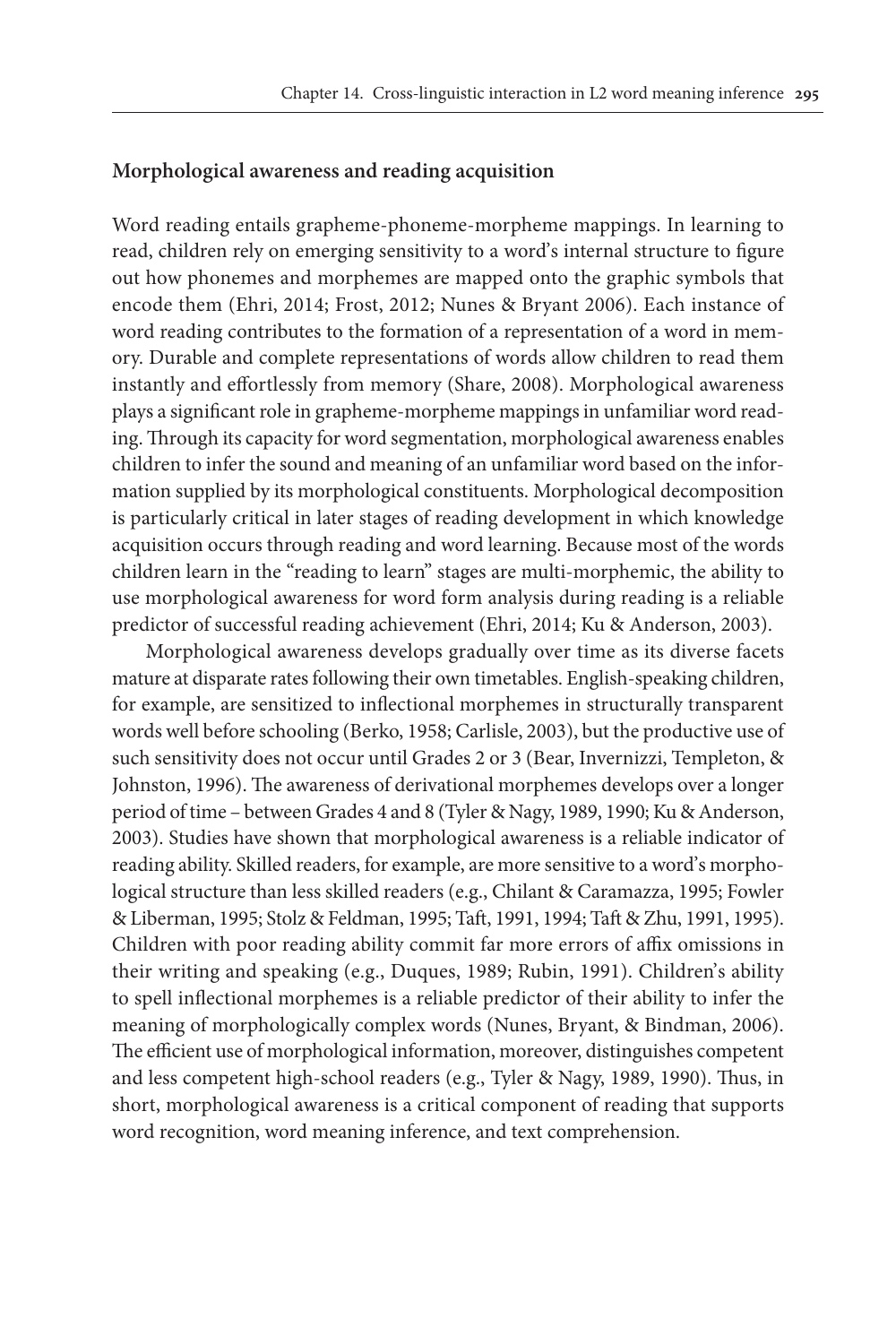# **Cross-linguistic variation in morphological awareness**

Morphological awareness reflects the grapheme-phoneme-morpheme relationships in a particular writing system. For example, the English orthography is alphabetic in nature, and generally bound by phonemic constraints. However, its strong tendency to preserve morphological information allows phonemic constituents to account for its orthographic conventions only partially. As an illustration, distinct orthographic patterns are used to differentiate two unrelated morphemes sharing the same pronunciation, such as "sale" and "sail." Conversely, shared morphemes are spelled identically despite their distinct pronunciations, as in "anxious/anxiety" and "electric/electricity," or the past tense marker "-ed" (e.g., /-d/ in *moved*, /-t/ in *talked*, /-ɪd/ in *visited*).

In contrast, Hebrew is a root-derived language and a word's base is a root morpheme. Root morphemes generally consist of three consonants (e.g., *gdl*) that convey abstract semantic information (e.g., "largeness"). Hebrew words are formed by intertwining root morphemes with word-pattern morphemes. Each word-pattern morpheme comprises built-in slots for the root's consonants to fit into. The Hebrew orthography encodes root morphemes, certain vowels (represented by letters that can also stand for consonants), as well as consonants that appear in patterns, prefixes, and suffixes. Reflecting the grapheme-morpheme-consonant linkages, children learning to read Hebrew are known to develop strong sensitivity to consonants (Geva, 2008; Tolchinsky & Teberosky, 1998). In contrast, studies involving skilled readers have shown that lexical knowledge and sensitivity to the morphological structure are strong predictors of word recognition efficiency (Feldman, Frost, & Pnini 1995; Frost, 2012; Frost, Katz, & Bentin, 1987). These findings suggest that Hebrew readers rely on solid lexical representations and metalinguistic structural understanding when supplying the unspecified information in graphemes during print word recognition.

In morphosyllabic Chinese, most characters map directly onto morphemes. The vast majority of characters (80 to 90%) are composite characters consisting of two graphic components called radicals. While a phonetic radical indicates the pronunciation of its character, a semantic radical conveys the semantic category of its character's meaning. Thus, in Chinese, morphological information is encoded by both a character and its semantic radical. Because of this dual-level encoding, character recognition entails information retrieval both at the character and radical levels. Research has shown that skilled readers are capable of such parallel information processing during character recognition (Taft & Zhu, 1995; Zhou & Marslen-Wilson, 1994). Although radical information is insufficient for character meaning retrieval, studies demonstrate that Chinese readers draw on semantic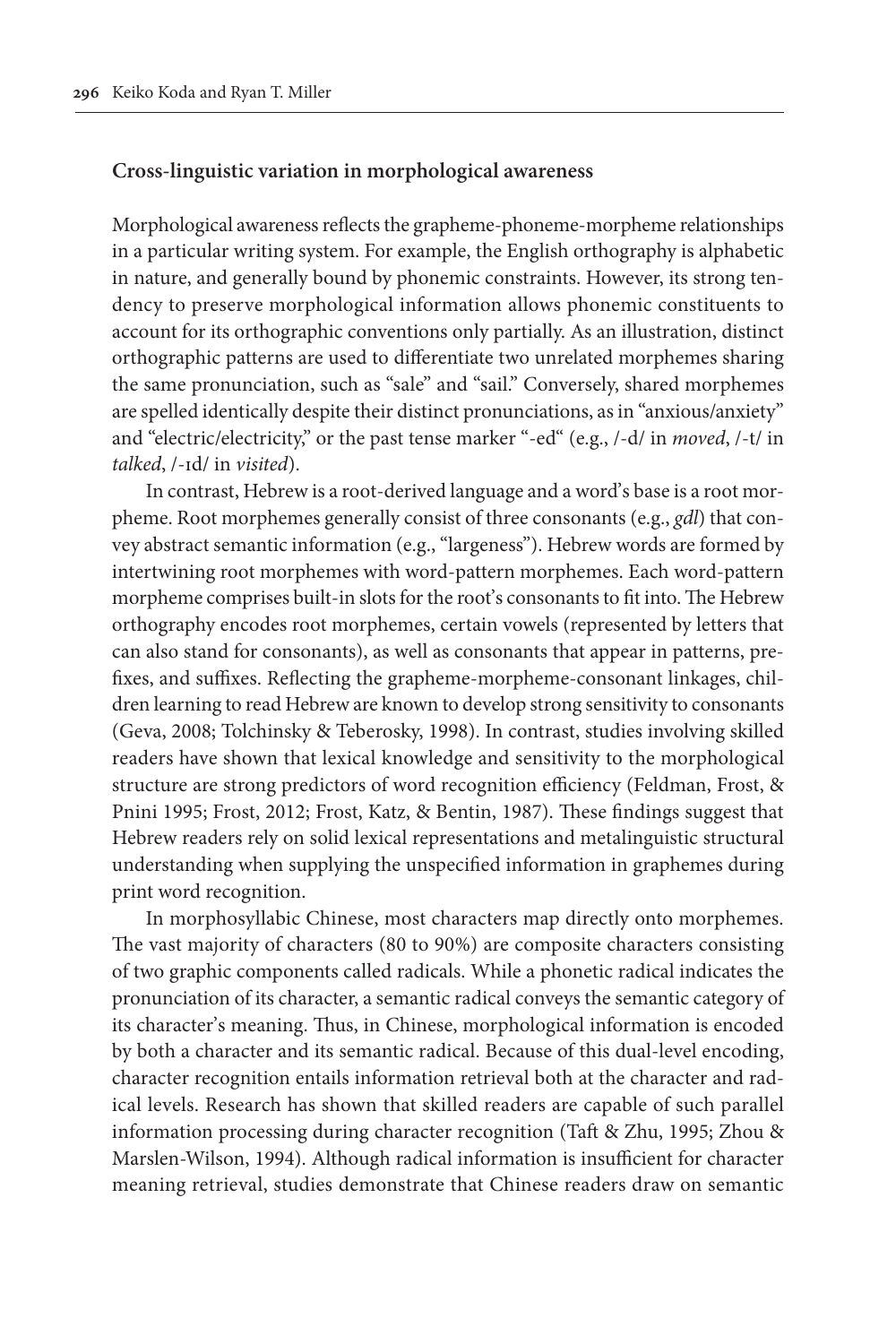radical information when encountering an unfamiliar character in context (e.g., Ku & Anderson, 2003; Shu, Anderson, & Zhang, 1995).

In addition, Chinese word formation heavily relies on lexical compounding. According to the Dictionary of Usage Frequency of Modern Chinese Words (Beijing Language Institute, 1986), roughly 80% of Chinese words are compounds consisting of two or more characters. The formation of multi-character compound words is bound to certain concatenation rules. For example, in the two-character word 猪肉 (pork), the first character 猪 (pig) modifies the second character 肉 (meat). It has been reported that frequency of the component characters in a compound word affects recognition speed and accuracy among native Chinese readers (Zhang & Peng, 1992) and Chinese-English bilinguals (Wang, Lin & Gao, 2010). Recent studies have shown that a grasp of the semantic relationship between the component characters in a compound word is a significant predictor of word knowledge development (Chen, Hao, Geva, Zhu, & Shu, 2009; Liu & McBride-Chang, 2010). Collectively, these findings suggest that word reading and learning entail morphological decomposition, and that morphological awareness plays a central role in reading and word knowledge development in Chinese.

Viewed as a whole, studies involving readers of diverse languages demonstrate that morphological awareness is highly language-specific, reflecting the graphememorpheme relationships in the language in which reading is learned. Yet, morphological awareness plays an equally central role in word reading and learning in typologically diverse languages.

# **Cross-linguistic sharing of metalinguistic awareness**

Recent psycholinguistic theories hold that linguistic knowledge emerges from abstracting structural regularities that are implicit in input (Ellis, 2002; Tomasello, 2003). In this view of learning, language is seen as a set of relations between forms and functions (Van Valin, 1991), and its acquisition as the internalization of those relationships through cumulative experience of mappings between corresponding forms and functions (MacWhinney & Bates, 1989). The more frequently a particular pattern of mappings is experienced, the stronger the links holding the corresponding elements together. Learning thus involves a gradual transition from deliberate execution to effortless access to emerging representations of the form-function relationships in memory. The internalization of a particular form-function relationship can be recognized as such when the activation of the mapping it entails becomes automated (Logan, 1988).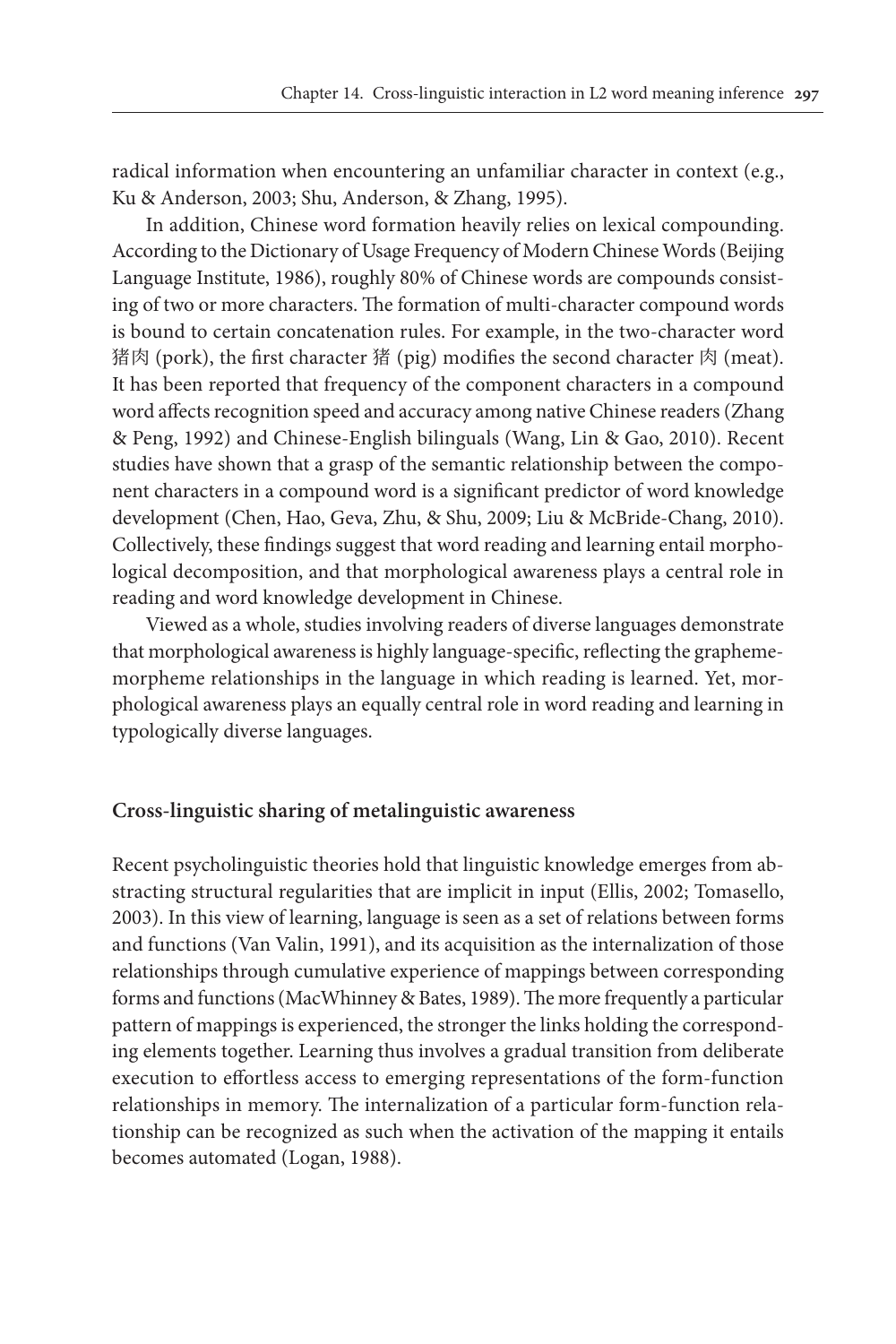Under this view of learning, cross-linguistic sharing can be conceptualized as automatic activation of *previously established* (L1) mapping patterns triggered by language input in a *later acquired* (L2) language (Koda, 2007). L1 mapping occurs regardless of the learner's intent (non-volitional), and its occurrence cannot be easily controlled (non-selective). The conceptualization presupposes that L2 mappings emerge from cross-linguistic interactions between automatically activated L1 mappings and L2 linguistic input, that the shared patterns continue to evolve through mapping experience in the target language, and that the resulting L2 form-function relationships reflect both L1 and L2 structural properties.

By extending this line of reasoning, emergence of L2 morphological awareness can be seen as a result of continual adjustments on automatically activated L1 morphological awareness to accommodate the properties of morphemes specific to the target language. Given the linguistic dependency of morphological awareness, it can be hypothesized that the utility of L1 morphological awareness and other reading subskills in L2 word reading and learning is determined in part by similarities between two languages, as well as by knowledge of L2-specific morphological and other linguistic properties.

#### **Morphological awareness in L2 reading development**

In recent years, considerable attention has been given to the utility of L1 morphological awareness in L2 reading development. A growing body of research has examined the contribution of L1 morphological awareness to L2 reading subskills, including decoding (Geva & Wang, 2001; Ramirez, Chen, Geva, & Kiefer, 2010; Wang, Ko, & Choi, 2009), vocabulary knowledge (Chen, Ramirez, Luo, & Ku, 2012; Kieffer & Lesaux, 2012), word meaning inference (Zhang, 2010; Zhang & Koda, 2012), and reading comprehension (Jeon, 2011; Koda, Lu, & Zhang, 2013; Lam, Chen, Geva, Luo, & Li, 2012; Wang et al., 2009; Zhang & Koda, 2013).

Reflecting the complexity of the construct, the findings are not always consistent. For example, some studies found significant intra-lingual effects of morphological awareness only on decoding speed (Marcolini, Traficante, Zoccolotti, & Burani, 2011), while others have shown its contributions to both decoding speed and accuracy when whole word frequency and sub-lexical morpheme frequency were controlled (Verhoeven & Schreuder, 2011). In examining cross-linguistic effects of morphological awareness, Ramirez et al. (2010) demonstrated a significant direct contribution of L1 morphological awareness to L2 word reading in L1 dominant Spanish-English bilingual children. It is less than certain to what extent such cross-linguistic contributions of morphological awareness can be generalized to other bilingual groups whose literacy learning involve two typologically distinct languages and writing systems.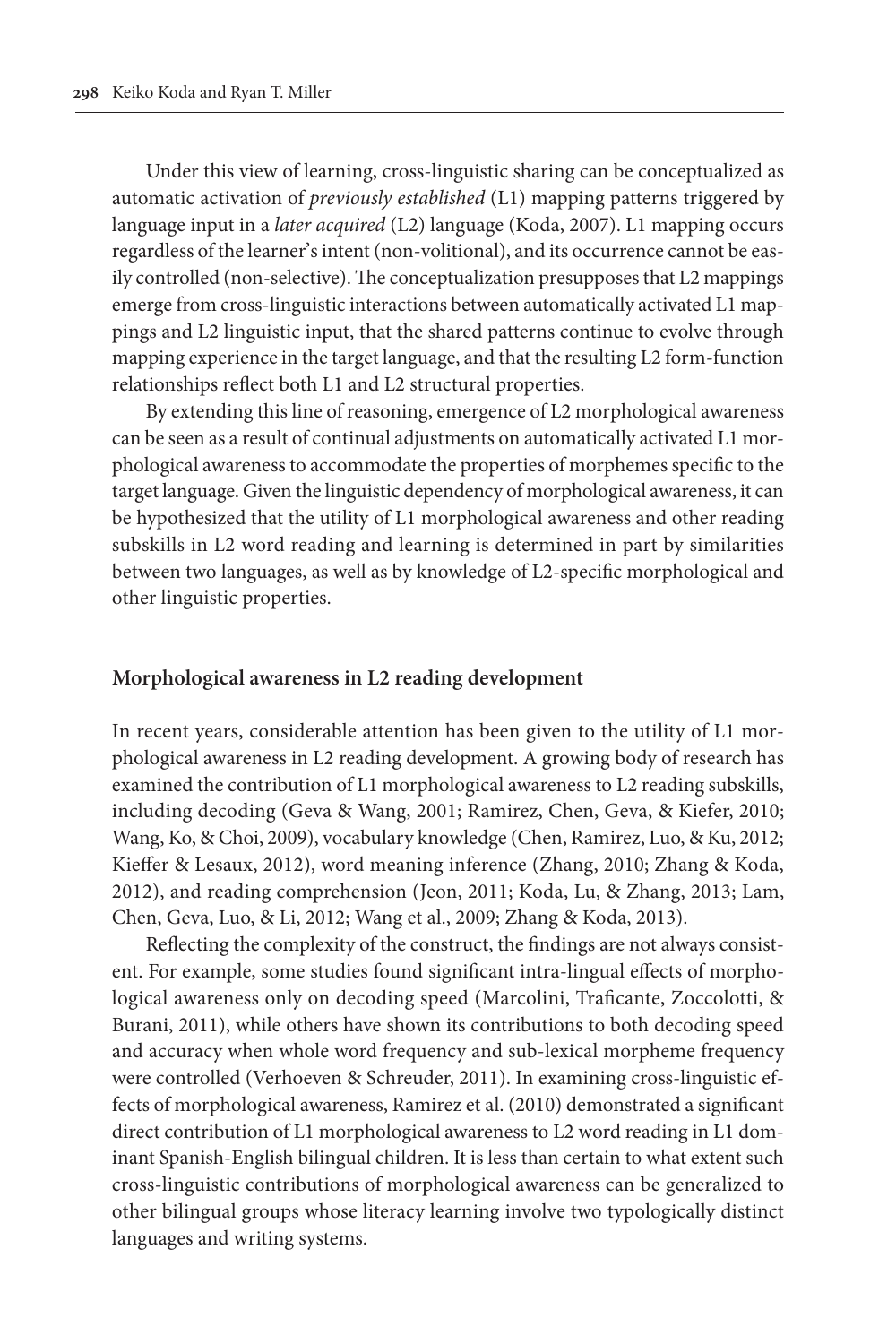Zhang (2010), for example, investigated the relative shareability of two-word formation processes (derivation and compounding) in Grade 6 Mandarin speaking children learning English as a foreign language in China. His data revealed that the two facets of morphological awareness were differentially related between the two languages. Their cross-linguistic relationship was stronger in compound awareness (used in both languages) than derivational awareness (dominant in L2). He also found that L1 compound awareness contributed to L2 lexical inferencing only indirectly through L2 compound awareness and L1 lexical inferencing ability, but such (indirect, yet significant) facilitation was not observable in L1 derivational awareness. His findings seem to suggest that the shareability of morphological awareness and the resulting cross-linguistic contributions vary across distinct awareness facets.

To summarize, previous research has shown (1) that morphological awareness plays a critical role in word reading and learning; (2) that it emerges from experience of decoding and encoding morphemes in print; and (3) that L2 morphological awareness emerges from continual cross-linguistic interactions between L1 morphological awareness and L2 linguistic input. Given the linguistic dependency of morphological awareness, it is critical to explore how L2 linguistic knowledge affects the utility of L2 morphological awareness in L2 reading development. The sections that follow describe a summary of a study directly testing the hypothesized effect of L2 linguistic knowledge on the formation of L2 morphological awareness and its utility in word meaning inference.

# **The study**

This study aimed to investigate the role of L2 morphological awareness in relation to L1 reading ability and L2 linguistic knowledge as they contributed to L2 word meaning inference among L1 Japanese learners of English as a foreign language (EFL). In addition, it explored how differing levels of L2 linguistic knowledge impacted these relationships. The study had the following research questions:

- 1. Do L1 Japanese EFL learners' L1 reading ability and L2 linguistic knowledge contribute directly to L2 word meaning inference, or are they mediated by L2 morphological awareness?
- 2. Does learners' degree of L2 linguistic knowledge affect the relationships among L1 reading ability, L2 linguistic knowledge, and L2 morphological awareness as they contribute to L2 word meaning inference?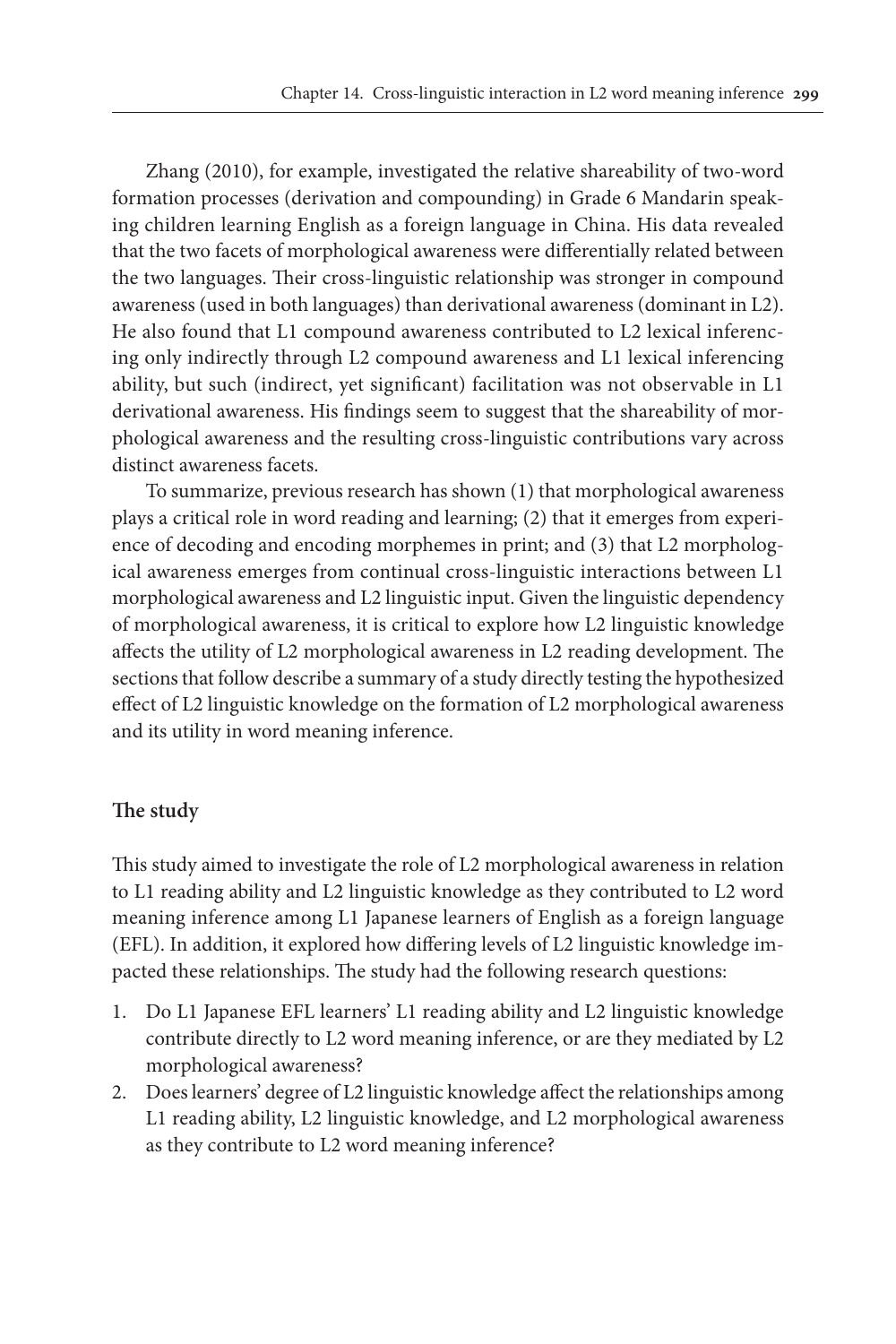# **Method**

#### Setting and participants

Data for the study were collected at a mid-sized (approximately 6,000 students) private university in central Japan. In total, 182 EFL learners participated in the research. The majority of the participants (170) were majoring in English, while 12 were majoring in Chinese. All participants were enrolled in EFL classes at the time of the study. There were 92 females and 85 males, while 5 did not report their gender. Most participants were in their first year (*n* = 90) or second year (*n* = 40) of university, and the average age was 19.7 years (*SD* = 1.47). Most had begun formal EFL learning in junior high school (grade 7), and at the time of the study, had been studying EFL for approximately 8 years.

#### Instruments

*L2 morphological awareness*. In the present study, morphological awareness was defined as the ability to segment words into their constituent morphemes. Participants completed a morpheme counting task consisting of 60 items, including 9 monomorphemic words, 9 words with inflectional morphology (3 plural, 3 past tense, and 3 continuous aspect), 5 with compound morphology, 16 with low-transparency derivational morphology (with orthographic shifts), and 21 with high-transparency derivational morphology (without orthographic shifts). Because this measure sought to tap morphological awareness rather than tacit knowledge of morphemes, only high-frequency affixes were used, based on Blevins (2001, cited in Kieffer & Lesaux, 2007), Stahl and Shiel (1992), and Wurm (1997, 2000). Furthermore, a pilot study was conducted with 34 L1 Japanese university EFL learners who did not participate in the main study and participants' English instructors were consulted to confirm that affixes should be known to participants. The words were projected onto a screen, and participants had five seconds to mark the number of morphemes in each word. The reliability (Cronbach's alpha) was .81.

*L2 linguistic knowledge*. Linguistic knowledge was operationalized as vocabulary breadth and grammar knowledge. L2 vocabulary breadth was measured using an adaptation of Schmitt, Schmitt, and Clapham's (2001) version of the Vocabulary Levels Test (VLT). The VLT is made up of a series of three-item groups, containing three target words/phrases. Participants then choose from among six choices the three words that best match the target words/phrases. Because words are presented without contextual clues, the VLT is thought to be a purer measure of vocabulary breadth than tasks that present words in context. The present study made use of a shortened version of the VLT by Shiotsu (2003; Shiotsu & Weir, 2007), who trialed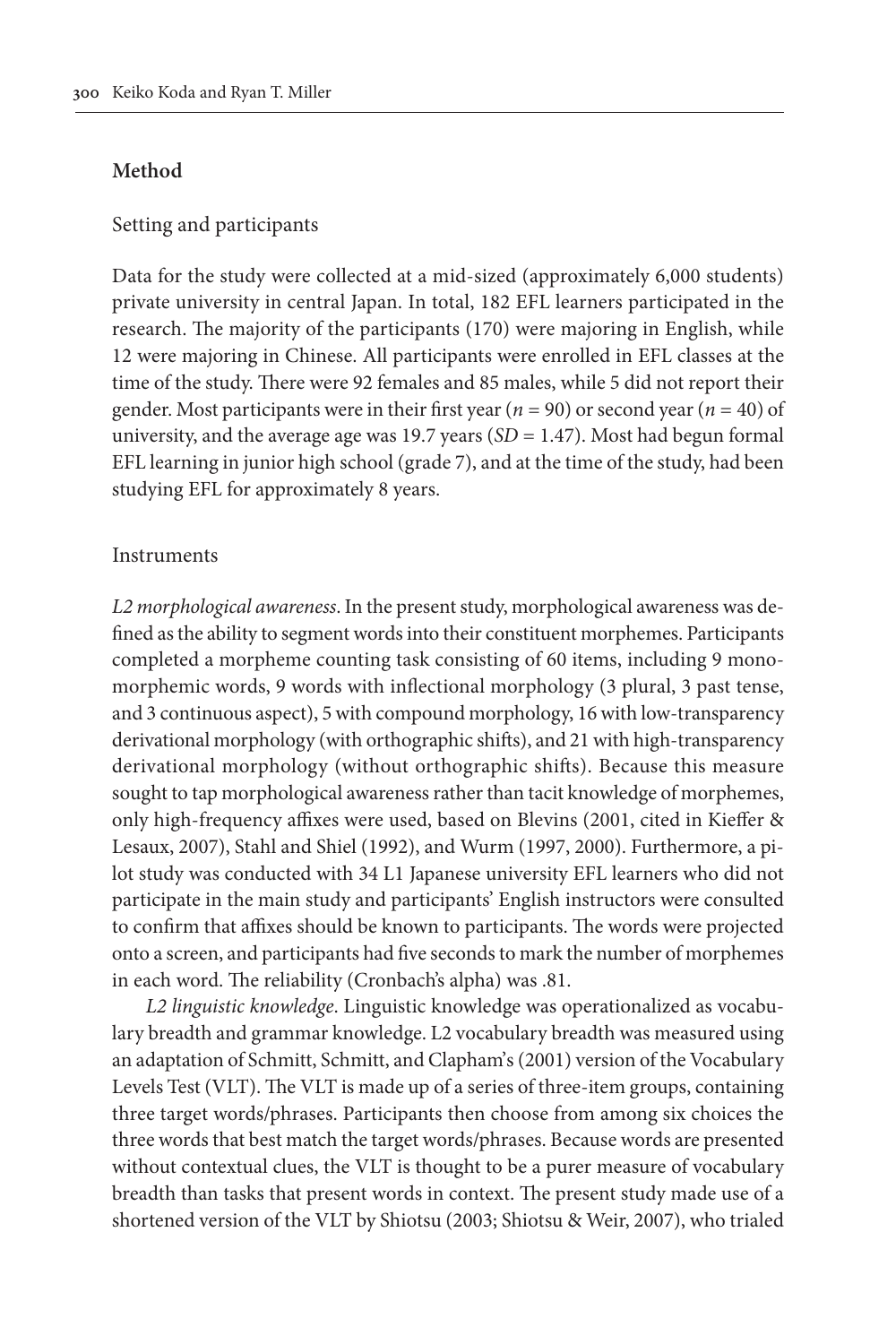the task extensively with L1 Japanese university students similar to the participants in the present study, resulting in a smaller set of items with a high degree of reliability. This version of the test has 60 items and participants were given 10 minutes to complete the test. Cronbach's alpha was .89. L2 grammar knowledge was measured using a multiple-choice test from Shiotsu and Weir (2007). In that study, a grammar test was developed which reduced confounds with other reading-related constructs by minimizing the degree of meaning extraction necessary. Shiotsu and Weir's (2007) 35-item test was trialed extensively with L2 English learners in the UK and evaluated by 10 experts in applied linguistics and 20 ESL teachers. In the present study, Shiotsu and Weir's test was further reduced to 25 items by removing 10 items that showed low discrimination in a pilot study conducted with 45 L1 Japanese university EFL students who did not participate in the present study. Cronbach's alpha was .60. A composite L2 linguistic knowledge score was calculated for each participant using *z*-scores from the vocabulary and grammar measures.

*L1 reading ability*. Participants' L1 Japanese reading ability was measured using a rational cloze task (Yamashita, 2003). In this task, participants read an expository text, an excerpt from the book *Joho no Nawabari Riron* (Territory of Information; Kamio, 1990). The excerpt was 957 characters in length, and there were 30 blanks in the cloze task (approximately 3% of the text). All target items were content words (as recommended by Koda, 2005). Participants were given a word bank containing the 30 words that had been removed from the text, with an additional 20 filler words. To increase reliability, the task was piloted with a group of 45 L1 Japanese university EFL learners who did not participate in the study, and items that showed the least discrimination were eliminated. Cronbach's alpha was .73.

*L2 word meaning inference*. In the present study, L2 word meaning inference was defined as making appropriate guesses as to the meanings of unknown morphologically complex words through integration of word-internal morphological information and word-external contextual information (see also Brusnighan & Folk, 2012; Hamada, 2014). Participants were presented with 16 short texts (mean length = 132 words, *SD* = 32.17, range: 92–216), each of which contained two unknown words which were underlined (32 items in total). Participants were instructed to read the texts for comprehension, and comprehension was confirmed using comprehension question after each text. The unknown words were constructed from pseudo-word roots that were five characters in length and followed English graphotactics, to which real derivational prefixes and suffixes were added. High frequency affixes were used (see above, in the description of the morphological awareness task, for how these were determined). For each of the unknown words, participants were asked to choose the best meaning from among four choices, one which incorporated contextual but not morphological information, one which incorporated morphological but not contextual information, one which incorporated both morphological and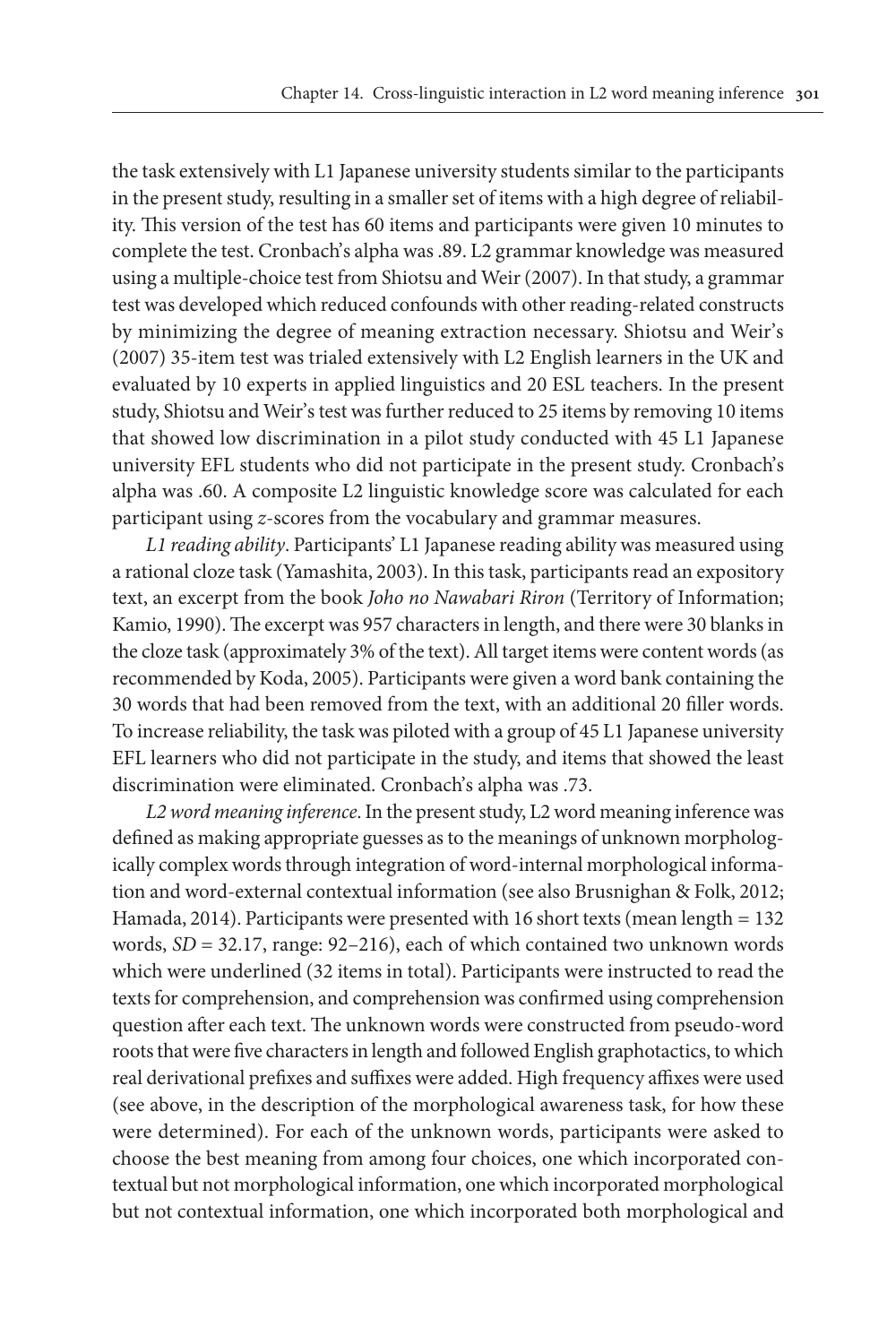contextual information, and one which incorporated neither (see Mori & Nagy, 1999 and Zhang, 2015 for similar tasks measuring L2 word meaning inference in Japanese and Chinese, respectively). Cronbach's alpha was .71.

#### **Analysis**

The data were analyzed using SPSS v.21 to calculate means and standard deviations of all variables and correlations among them. Then, recursive path analysis (Wolfle, 1980) was conducted using AMOS v.21 in order to determine direct and indirect effects. Together with path analysis, bootstrapping was also performed. Bootstrapping is a data-based simulation method that produces a large number of samples (1000) using replacement data, and parameter estimates are computed for each sample. Bootstrapping avoids potential issues arising from non-normal data and also provides more stable estimates of path coefficients (Schumacker & Lomax, 2010). In addition, bootstrapping allows significance testing of indirect effects by providing a distribution for these indirect effects. In order to retain power, bias-corrected bootstrapping was used, as suggested by Hayes and Scharkow (2013).

#### **Results**

Examining the collected data, 15 participants' data was found to be incomplete, and 10 participants reported speaking a language other than Japanese at home. These participants' data were removed from the dataset, leaving a final sample of 157 participants. Table 1 shows descriptive statistics of the raw scores and bivariate correlations between each of the variables. All variables significantly and positively correlated with all other variables, except for the correlation between L1 reading and L2 grammar knowledge  $(p=.05)$ .

|                       |          |          | 3                | 4       | M     | <b>SD</b> |
|-----------------------|----------|----------|------------------|---------|-------|-----------|
| 1. L2 MA              |          |          |                  |         | 41.96 | 6.68      |
| 2. L <sub>2</sub> V   | $.390**$ |          |                  |         | 21.33 | 9.24      |
| 3. L2 G               | $.267**$ | $.465**$ |                  |         | 10.37 | 3.51      |
| 4. L1 R               | $.371**$ | $.247**$ | $.157^{\dagger}$ |         | 7.14  | 3.28      |
| 5. L <sub>2</sub> INF | $.217**$ | $.595**$ | $.338**$         | $.189*$ | 10.01 | 4.48      |

**Table 1.** Descriptive statistics and bivariate correlations

Note: *MA* morphological awareness, *V* vocabulary knowledge, *G* grammar knowledge, *R* reading ability, *INF* word meaning inference.

 $\phi$  *p* = .05,  $\phi$  *p* < .05,  $\phi$  *p* < .01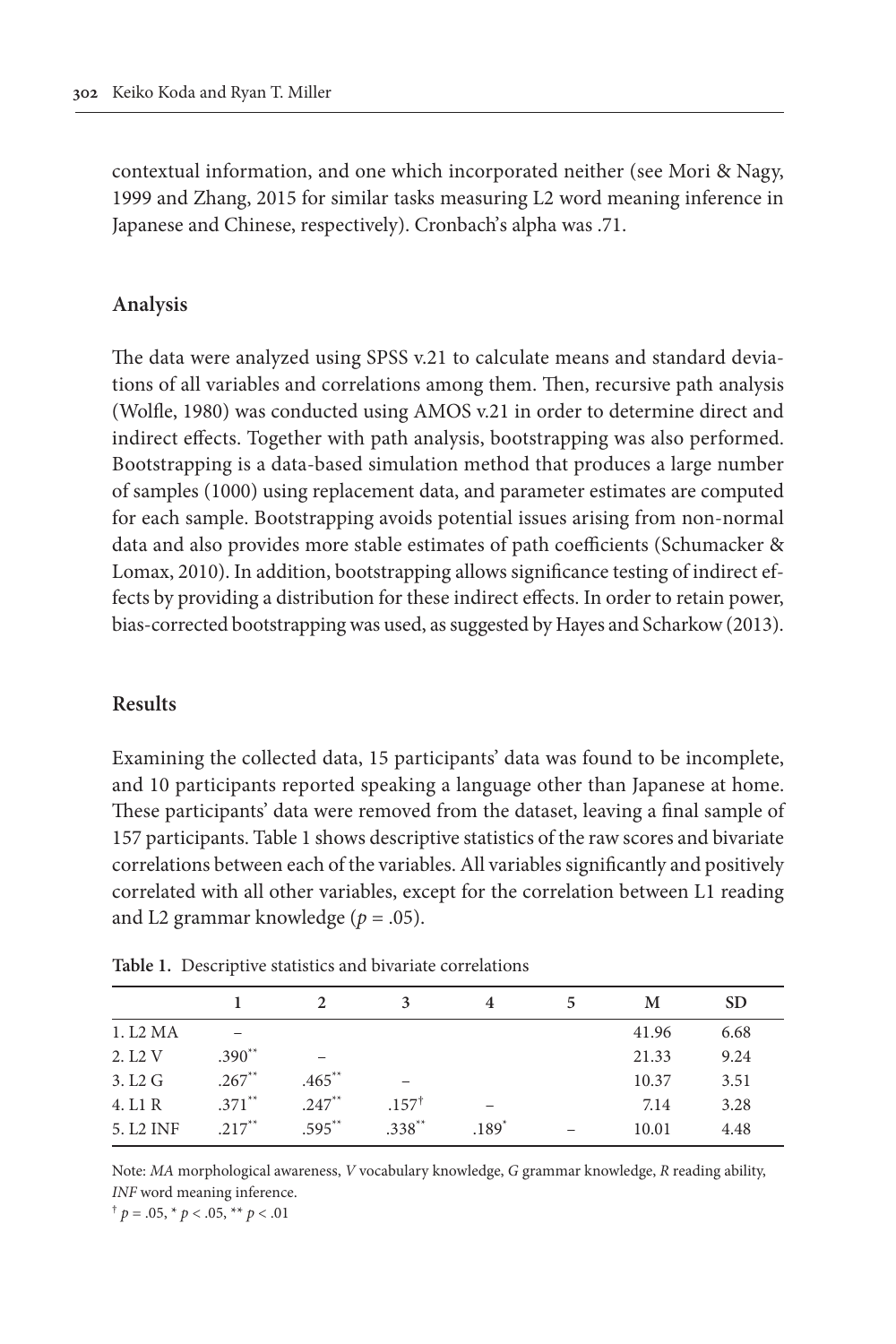To answer the first research question, about effects of L1 reading ability and L2 linguistic knowledge on L2 word meaning inference, both directly and mediated by L2 morphological awareness, a path model was constructed. After optimizing the model by removing non-significant paths, the model showed good fit,  $\chi^2$  (2, *N* = 157) = 0.475, *p* = .788 (*CFI* = 1.000; *RMSEA* = .000, 90% *CI* = .000, .102). Overall, the path model predicted approximately 35% of the variance in L2 word meaning inference.

Table 2 shows all direct and indirect parameter estimates. There was a significant direct effect of L2 linguistic knowledge on L2 word meaning inference  $(\beta = .573, z = 7.494, p < .001)$ . However, the direct effect of L1 reading on L2 word meaning inference was non-significant ( $\beta$  = .040,  $z$  = 0.578,  $p$  = .563), as was the effect of L2 morphological awareness ( $\beta$  = .015,  $z$  = 0.190,  $p$  = .850). Because of the lack of a significant effect of L2 morphological awareness, the indirect effects of L1 reading and L2 linguistic knowledge on L2 word meaning inference were also non-significant (*β* = .004, *z* = 0.172, *p* = .817 and *β* = .007, *z* = 0.200, *p* = .789, respectively).

| Paths                         |                                            |         | Direct effects   |              | Indirect effects |      |                  |                  |
|-------------------------------|--------------------------------------------|---------|------------------|--------------|------------------|------|------------------|------------------|
|                               |                                            | $\beta$ | $\boldsymbol{z}$ | $\mathbf{p}$ | $R^2$            | β    | $\boldsymbol{z}$ | $\boldsymbol{p}$ |
| L <sub>2</sub> M <sub>A</sub> |                                            |         |                  |              | .348             |      |                  |                  |
|                               | $\leftarrow$ L1 R                          | .257    | 3.848            | < .001       |                  |      |                  |                  |
|                               | $\leftarrow$ L2 LK                         | .470    | 7.044            | < .001       |                  |      |                  |                  |
| L <sub>2</sub> INF            |                                            |         |                  |              | .351             |      |                  |                  |
|                               | $\leftarrow$ L1 R                          | .040    | 0.578            | .563         |                  | .004 | 0.172            | .817             |
|                               | $\leftarrow$ L2 LK                         | .573    | 7.494            | < .001       |                  | .007 | 0.200            | .789             |
|                               | $\leftarrow$ L <sub>2</sub> M <sub>A</sub> | .015    | 0.190            | .850         |                  |      |                  |                  |
| L1R                           |                                            |         |                  |              |                  |      |                  |                  |
|                               | $\leftrightarrow$ L2 LK                    | .250    | 3.030            | .002         |                  |      |                  |                  |

**Table 2.** Parameter estimates between L2 morphological awareness, L2 linguistic knowledge, L1 reading, and L2 word meaning inference

*Note: MA* morphological analysis, *R* reading ability, *LK* linguistic knowledge, *INF* word meaning inference

The second research question asked whether L2 linguistic knowledge moderated the relationships among L1 reading ability, L2 morphological awareness, and L2 word meaning inference. To answer this question, multiple-group path analysis was conducted. Participants were divided into a higher L2 linguistic knowledge group (*n* = 72) and a lower L2 linguistic knowledge group (*n* = 85) based on *z*-scores, and the path models of the two groups were compared.

Table 3 shows the parameter estimates for the lower L2 linguistic knowledge group. Together, the variables predicted only 9.3% of the variance in L2 word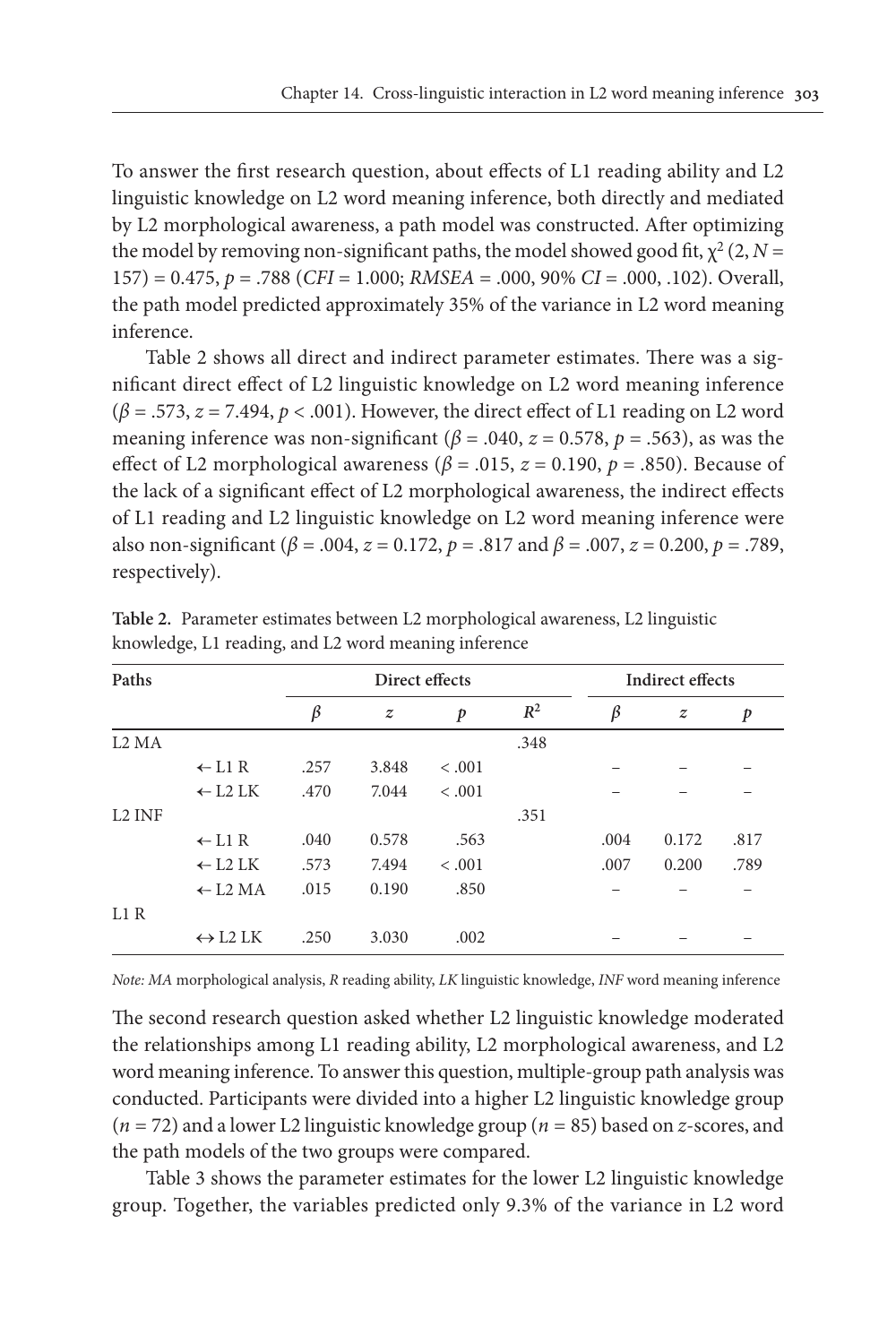meaning inference. The results were similar to those for the whole group, with L2 linguistic knowledge showing a significant and positive direct effect on L2 word meaning inference ( $\beta$  = .276,  $z$  = 2.402,  $p$  = .031) and the direct effect of L1 reading being non-significant (*β* = .101, *z* = 0.909, *p* = .363).

In addition, there was a significant negative effect of L2 morphological awareness on L2 word meaning inference  $(\beta = -.251, z = -2.151, p = .016)$ ; as a result, the indirect contributions of L1 reading and L2 linguistic knowledge through L2 morphological awareness were also negative ( $\beta$  = -.060,  $z$  = -1.428,  $p$  = .040 and  $\beta$  = -.084,  $z$  = -1.633,  $p$  = .022, respectively). Thus, the results for the lower L2 linguistic knowledge group indicate that although there was a cross-linguistic effect (as shown by the significant positive effect of L1 reading on L2 morphological awareness), lower L2 linguistic knowledge might have prevented the utilization of these skills for L2 word meaning inference.

| Paths              |                                            |         | Direct effects   |              | <b>Indirect effects</b> |         |                  |      |
|--------------------|--------------------------------------------|---------|------------------|--------------|-------------------------|---------|------------------|------|
|                    |                                            | $\beta$ | $\boldsymbol{z}$ | $\mathbf{p}$ | $R^2$                   | β       | $\boldsymbol{z}$ | p    |
| 1.2 MA             |                                            |         |                  |              | .210                    |         |                  |      |
|                    | $\leftarrow$ L1 R                          | .237    | 2.357            | .018         |                         |         |                  |      |
|                    | $\leftarrow$ L2 LK                         | .334    | 3.315            | $-.001$      |                         |         |                  |      |
| L <sub>2</sub> INF |                                            |         |                  |              | .093                    |         |                  |      |
|                    | $\leftarrow$ L1 R                          | .101    | 0.909            | .363         |                         | $-.060$ | $-1.428$         | .040 |
|                    | $\leftarrow$ L2 LK                         | .276    | 2.402            | .031         |                         | $-.084$ | $-1.633$         | .022 |
|                    | $\leftarrow$ L <sub>2</sub> M <sub>A</sub> | $-.251$ | $-2.151$         | .016         |                         |         |                  |      |
| L1R                |                                            |         |                  |              |                         |         |                  |      |
|                    | $\leftrightarrow$ L2 LK                    | .267    | 2.195            | .018         |                         |         |                  |      |

**Table 3.** Parameter estimates for the lower L2 linguistic knowledge group ( $n = 85$ )

*Note: MA* morphological analysis, *R* reading ability, *LK* linguistic knowledge, *INF* word meaning inference

The direct and indirect parameter estimates for the higher L2 linguistic knowledge group are presented in Table 4. Among the higher L2 linguistic knowledge group, the model predicted 36% of the variance in L2 word meaning inference.

Similar to the lower L2 linguistic knowledge group, the direct effect of L2 linguistic knowledge on L2 word meaning inference was positive and significant  $(\beta = .449, z = 4.389, p < .001)$ , and the direct effect of L1 reading was non-significant  $(\beta = .015, z = 0.147, p = .883).$ 

However, different from the previous analyses, L2 morphological awareness had a significant positive effect on L2 word meaning inference ( $\beta$  = .257, *z* = 2.369,  $p = .018$ ). Furthermore, both L1 reading and L2 linguistic knowledge had significant positive indirect effects on L2 word meaning inference through their contributions to L2 morphological awareness (*β* = .081, *z* = 2.000, *p* = .007 and *β* = .083,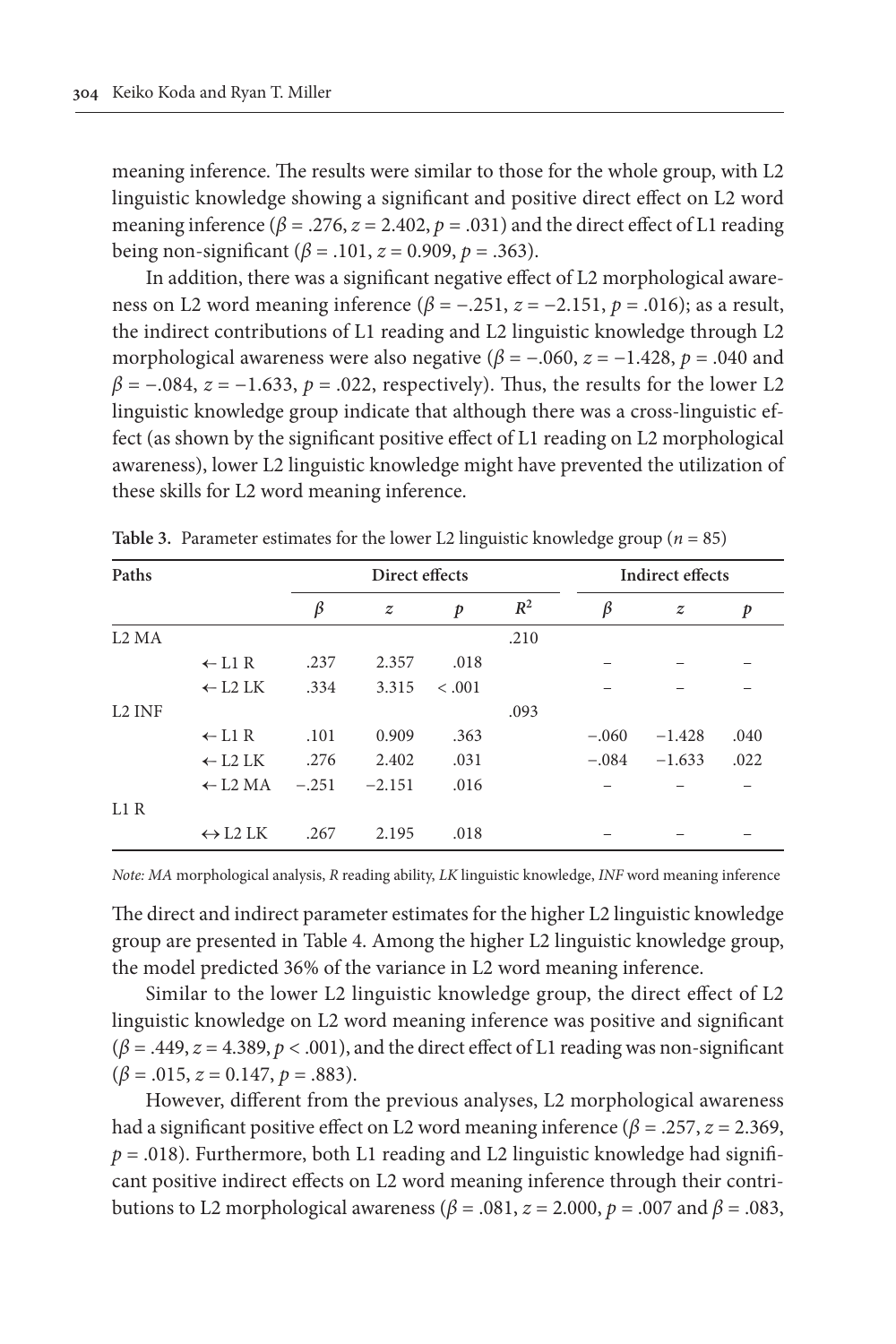| Paths                         |                                            |      |                  | Direct effects   | <b>Indirect effects</b> |      |                  |      |
|-------------------------------|--------------------------------------------|------|------------------|------------------|-------------------------|------|------------------|------|
|                               |                                            | β    | $\boldsymbol{z}$ | $\boldsymbol{p}$ | $R^2$                   | β    | $\boldsymbol{z}$ | p    |
| L <sub>2</sub> M <sub>A</sub> |                                            |      |                  |                  | .230                    |      |                  |      |
|                               | $\leftarrow$ L1 R                          | .316 | 3.004            | .003             |                         |      |                  |      |
|                               | $\leftarrow$ L2 LK                         | .323 | 3.074            | .002             |                         |      |                  |      |
| L <sub>2</sub> INF            |                                            |      |                  |                  | .356                    |      |                  |      |
|                               | $\leftarrow$ L1 R                          | .015 | 0.147            | .883             |                         | .081 | 2.000            | .007 |
|                               | $\leftarrow$ L <sub>2</sub> L <sub>K</sub> | .449 | 4.389            | < .001           |                         | .083 | 2.091            | .004 |
|                               | $\leftarrow$ L <sub>2</sub> M <sub>A</sub> | .257 | 2.369            | .018             |                         |      |                  |      |
| L1R                           |                                            |      |                  |                  |                         |      |                  |      |
|                               | $\leftrightarrow$ L2 LK                    | .126 | 1.056            | .291             |                         |      |                  |      |

**Table 4.** Parameter estimates for the higher L2 linguistic knowledge group (*n* = 72)

*Note: MA* morphological analysis, *R* reading ability, *LK* linguistic knowledge, *INF* word meaning inference

 $z = 2.091$ ,  $p = .004$ , respectively). These findings suggest that, different from the lower L2 linguistic knowledge group, among the higher L2 linguistic knowledge group, L2 morphological analysis had a significant positive effect on L2 word meaning inference, and this effect allowed transferred L1 reading skills to impact L2 word meaning inference indirectly through their contribution to L2 morphological awareness.

Figure 1 shows a schematic of the relationships among the variables for both the lower and higher L2 linguistic knowledge groups. Taken together, the results suggest that L1 reading competencies consistently impacted L2 morphological awareness. However, without a requisite level of L2 linguistic knowledge, these transferred competencies could not be utilized for L2 word meaning inference.



**Figure 1.** A schematic diagram of the results. Numbers on the left are the parameter estimates for the lower L2 linguistic knowledge group; numbers on the right are estimates for the higher L2 linguistic knowledge group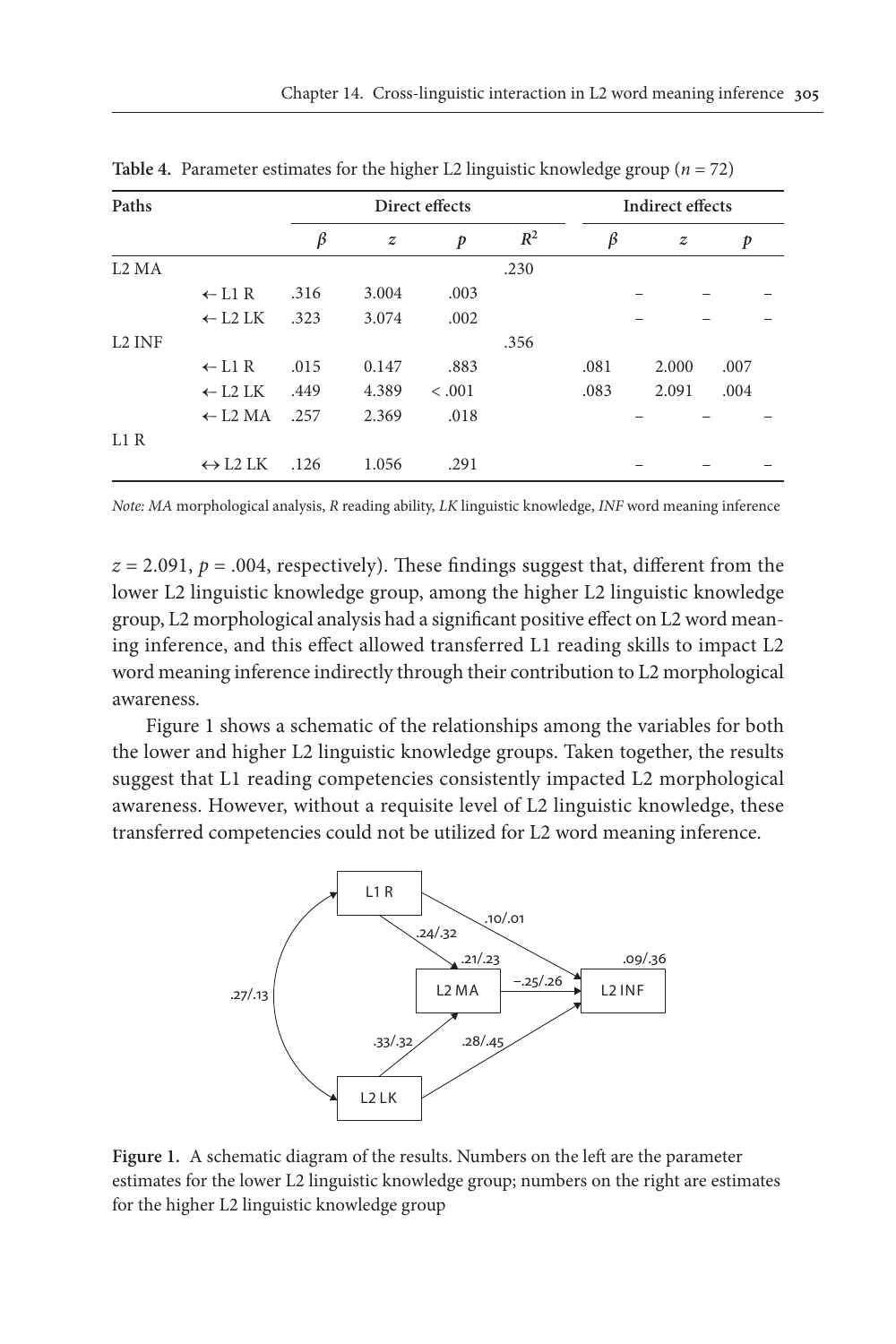#### **Discussion**

This study investigated relationships among L1 reading ability, L2 morphological awareness, and L2 linguistic knowledge as they contribute to L2 word meaning inference among L1 Japanese EFL learners. To do this, we made use of recursive path analysis in order to investigate both direct and indirect effects. Overall, the results showed a coalescence of reading sub-skills, both within and across languages, in their contributions to L2 word meaning inference.

The first research question asked whether the contributions of L1 reading ability and L2 linguistic knowledge to L2 word meaning inference were direct effects, or whether they were mediated by L2 morphological awareness. The results from the full sample found only a direct effect of L2 linguistic knowledge on L2 word meaning inference, and neither a direct nor an indirect effect of L1 reading ability. However, L1 reading ability was found to be a significant predictor of L2 morphological awareness. The finding that contributions of L2 linguistic knowledge to L2 reading outcomes (in this case, word meaning inference) were greater than the contributions of L1 reading mirrors a number of previous studies that have investigated similar variables, particularly in EFL contexts (e.g., Haynes & Carr, 1990; Lee & Schallert, 1997; Yamashita & Shiotsu, 2017), as well as Jeon and Yamashita's (2014) meta-analysis, which showed that components related to L2 linguistic knowledge accounted for L2 reading more than L1 reading did.

However, we did see a consistent and strong positive contribution of L1 reading to L2 morphological awareness. This is consistent with previous studies of cross-linguistic transfer of reading subskills, particularly morphological awareness (e.g., Jeon, 2011; Lam, Chen, Geva, Luo, & Li, 2012; Zhang & Koda, 2012). In the present study, L1 reading had a considerably stronger relationship with L2 morphological awareness than with any other variables, as shown in the bivariate correlations ( $r = .371$ ,  $p < .01$ , all other  $rs < .247$ ) and in the positive significant direct effects across all of the path models, suggesting that morphological awareness may be a shareable resource across the two languages. This finding is interesting especially in light of the substantial differences in morphological structure between Japanese and English, suggesting that morphological awareness may be a shareable resource even among typologically disparate languages. The full mediation of L1 reading by L2 morphological awareness is especially interesting in the present study in light of the task used to measure L1 reading, a gap-filling task, which could be expected to have more similarity with word meaning inference. Nonetheless, L1 reading most strongly contributed to L2 morphological awareness.

The findings also demonstrate that although morphological awareness may be shareable across languages, there is nonetheless a degree of linguistic knowledge required in order to make use of this shared resource. As described earlier,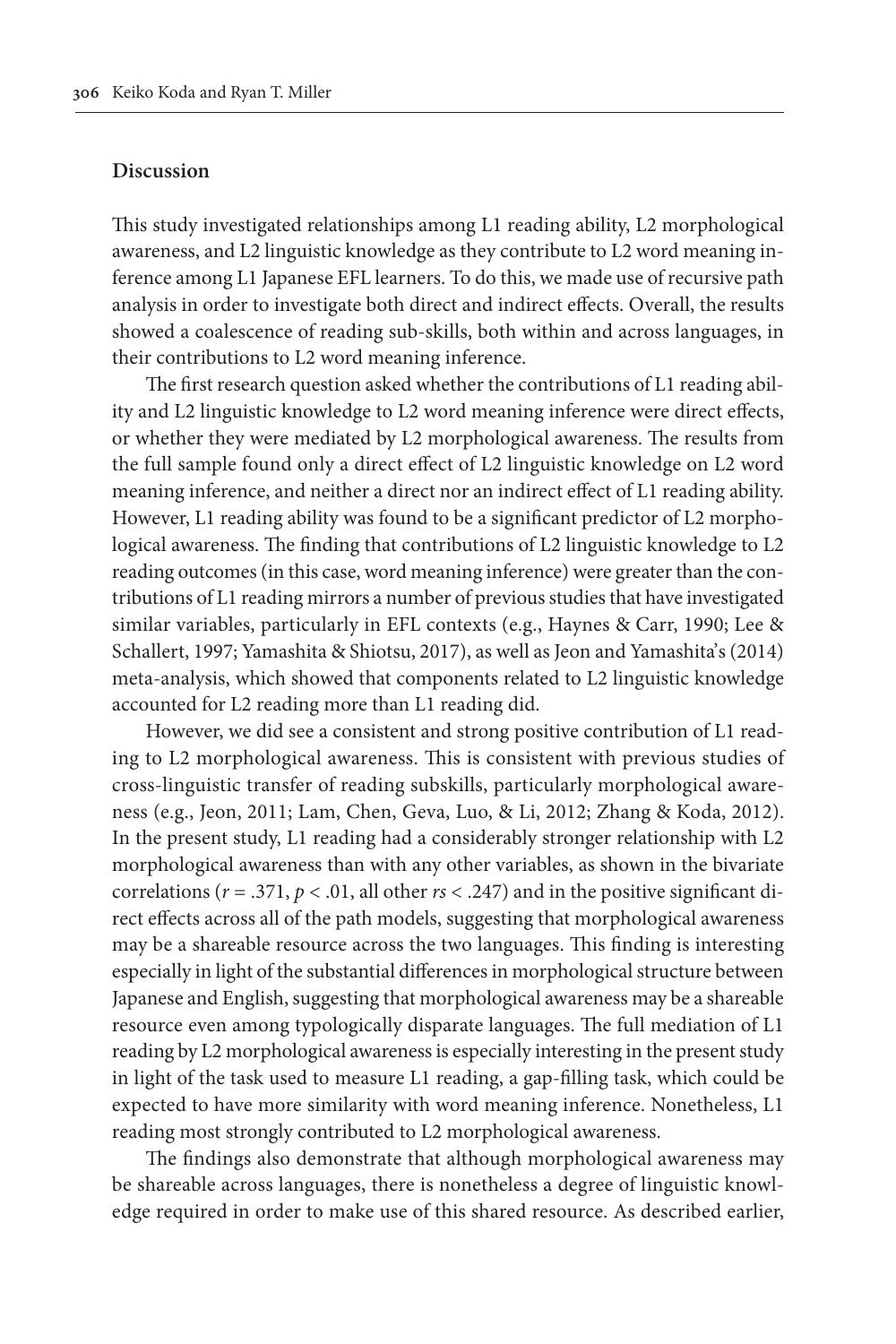morphological awareness is less independent of linguistic knowledge than other types of metalinguistic awareness, such as phonological awareness. The comparison in the present study of participants with differing degrees of L2 linguistic knowledge showed that utilization of morphological awareness (and the transferred L1 competencies) for word meaning inference was dependent upon L2 linguistic knowledge. That is, without a requisite amount of L2 linguistic knowledge, the L2 learners were unable to make use of their morphological awareness for word meaning inference, even though morphological awareness still received significant contributions from L1 reading ability and L2 linguistic knowledge. This result is similar to those of previous studies that suggested that a threshold level of L2 linguistic knowledge is necessary for making use of L1 reading skills, or, alternatively, that a lack of L2 linguistic knowledge short-circuits the use of L1 reading skills for L2 reading (e.g., Bernhardt, 2005; Bernhardt & Kamil, 1995; Clarke,, 1980; Cummins, 2000; Lee & Schallert, 1997; Yamashita & Shiotsu, 2017). In the present study, it was found that L2 linguistic knowledge might constrain the utilization of shared resources such as morphological awareness.

#### **Summary conclusions**

In this chapter, we have discussed the importance of metalinguistic awareness, particularly morphological awareness, as a shareable resource for second language reading. Through cumulative experience and exposure to text in their L1, readers develop an awareness of linguistic structure that is abstract in nature and which can be utilized when reading in later-acquired languages. Thus, a reader's morphological awareness that is developed through input in their L1 may be a shareable resource for L2 reading and learning as well. As shown in the study reported here, this may also occur across languages with disparate writing systems and morphological structures, though with the requirement that the L2 reader have a certain amount of linguistic knowledge in the L2 in order to utilize the shared resources.

The findings reported here underscore the importance of conceptualizing reading as a multi-componential system when exploring cross-linguistic interactions in L2 reading development. As a complex information processing system, reading involves a number of distinct mechanisms working in unison to construct meaning from text. Reading in an L2 additionally implies the involvement of two or more languages working together in this multi-componential system. Research such as the study reported here illustrates the complex cross-linguistic interactions that occur between L1 competencies and L2 linguistic knowledge as L2 learners' reading skills develop.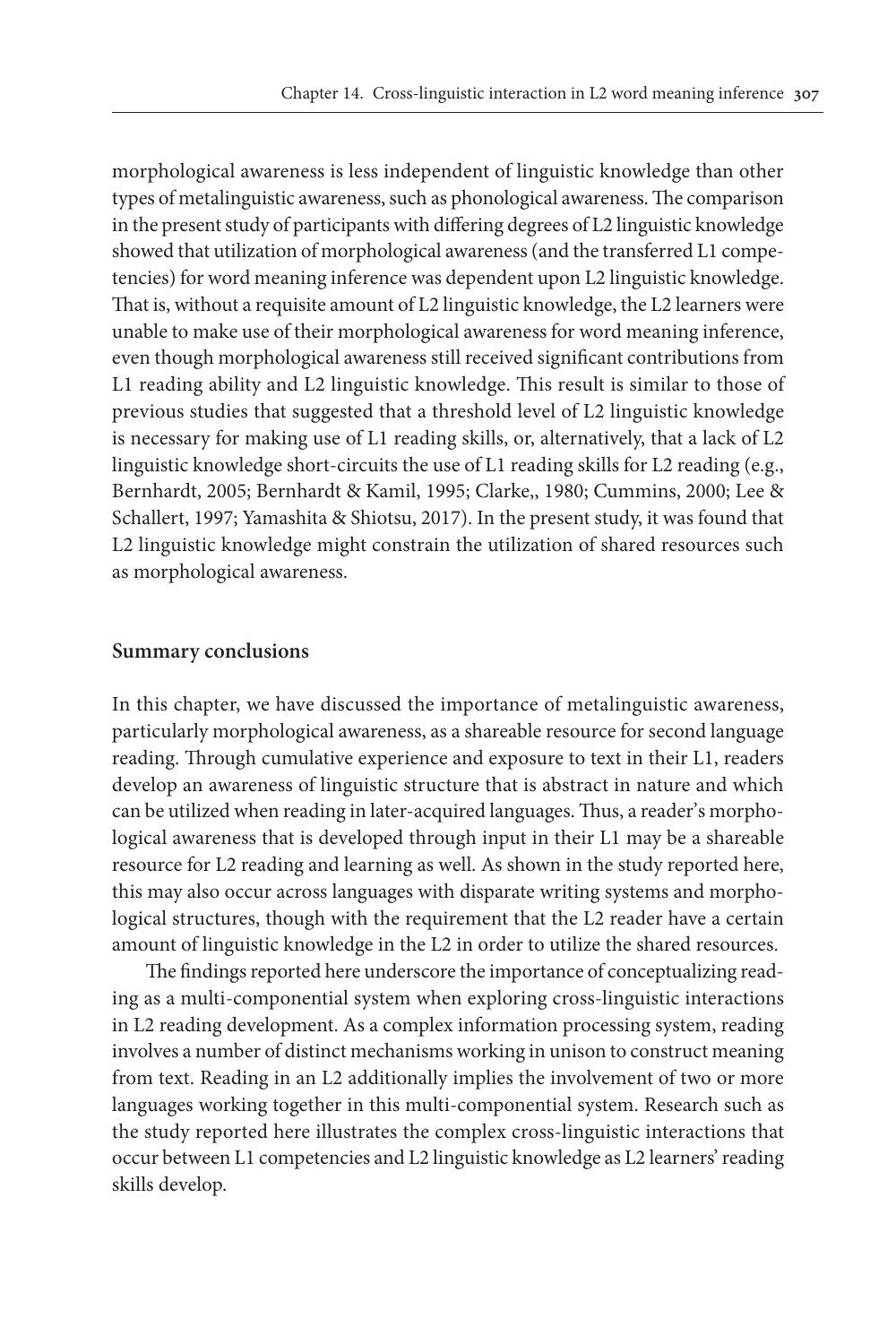# **References**

- Abu-Rabia, S. (1995) Learning to read in Arabic: Reading, syntactic, orthographic and working memory skills in normally achieving and poor Arabic readers. *Reading Psychology*, 16, 351–394. [doi:10.1080/0270271950160401](https://doi.org/10.1080/0270271950160401)
- Bear, D. R., Invernizzi, M., Templeton, S., & Johnston, F. (1996). *Words their way: Word study for phonics vocabulary, and spelling instruction*. Upper Saddle River, NJ: Merrill.
- Beijing Language Institute. (1986). *Dictionary of usage frequency of modern Chinese words*. Beijing, P.R. China.
- Berko, J. (1958). The child's learning of English morphology. *Word*, 14, 150–177. [doi:10.1080/00437956.1958.11659661](https://doi.org/	10.1080/00437956.1958.11659661)
- Bernhardt, E. (2005). Progress and procrastination in second language reading. *Annual Review of Applied Linguistics*, 25, 133–150. [doi:10.1017/S0267190505000073](https://doi.org/10.1017/S0267190505000073)
- Bernhardt, E. B., & Kamil, M. L. (1995). Interpreting relationships between L1 and L2 reading: Consolidating the linguistic threshold and the linguistic interdependence hypotheses. *Applied Linguistics*, 16, 15–34. [doi:10.1093/applin/16.1.15](https://doi.org/10.1093/applin/16.1.15)
- Brusnighan, S. M., & Folk, J. R. (2012). Combining contextual and morphemic cues is beneficial during incidental vocabulary acquisition: Semantic transparency in novel compound word processing. *Reading Research Quarterly*, 47, 172–190.
- Chilant, D., & Caramazza, A. (1995). Where is morphology and how is it processed? The case of written word recognition. In L. B. Feldman (Ed.), *Morphological aspects of language processing* (pp. 55–76). Hillsdale, NJ: Lawrence Erlbaum Associates.
- Carlisle, J. F. (2003). Morphology matters in learning to read: A commentary. *Reading Psychology*, 24, 291–322. [doi:10.1080/02702710390227369](https://doi.org/10.1080/02702710390227369)
- Chen, X., Hao, M., Geva, E., Zhu, J., & Shu, H. (2009). The role of compound awareness in Chinese children's vocabulary acquisition and character reading. *Reading and Writing*, 22, 615–631. [doi:10.1007/s11145-008-9127-9](https://doi.org/10.1007/s11145-008-9127-9)
- Chen, X., Ramirez, G., Luo, Y. C., Geva, E., & Ku, Y-M. (2012). Comparing vocabulary development in Spanish- and Chinese-speaking ELLs: the effects of metalinguistic and sociocultural factors. *Reading and Writing*, 25, 1991–2020. [doi:10.1007/s11145-011-9318-7](https://doi.org/10.1007/s11145-011-9318-7)
- Clarke, M. A. (1980). The short circuit hypothesis of ESL reading or when language competence interferes with reading performance. *Modern Language Journal*, 64, 203–209.
- Cummins, J. (2000). *Language, power, and pedagogy: Bilingual children in the crossfire*. Clevedon: Multilingual Matters.
- Da Fontoura, H. A., & Siegel, L. S. (1995). Reading syntactic and memory skills of Portuguese-English Canadian children. *Reading and Writing*, 7, 139–153. [doi:10.1007/BF01026951](https://doi.org/10.1007/BF01026951)
- Duques, S. L. (1989). Grammatical deficiencies in writing: An investigation of learning disabled college students. *Reading and Writing*, 1, 309–325. [doi:10.1007/BF00386264](https://doi.org/10.1007/BF00386264)
- Durgunoglu, A. Y., Nagy, W. E., & Hancin, B. J. (1993). Cross-language transfer of phonemic awareness. *Journal of Educational Psychology*, 85, 453–465. [doi:10.1037/0022-0663.85.3.453](https://doi.org/10.1037/0022-0663.85.3.453)
- Ehri, L. C. (2014). Orthographic mapping in the acquisition of sight word reading, spelling memory, and vocabulary learning. *Scientific Studies of Reading*, 18, 5–21. [doi:10.1080/10888438.2013.819356](https://doi.org/	10.1080/10888438.2013.819356)
- Ellis, N. (2002). Frequency effects in language processing: A review with implications for theories of implicit and explicit language acquisition. *Studies in Second Language Acquisition*, 24, 143–188. [doi:10.1017/S0272263102002024](https://doi.org/10.1017/S0272263102002024)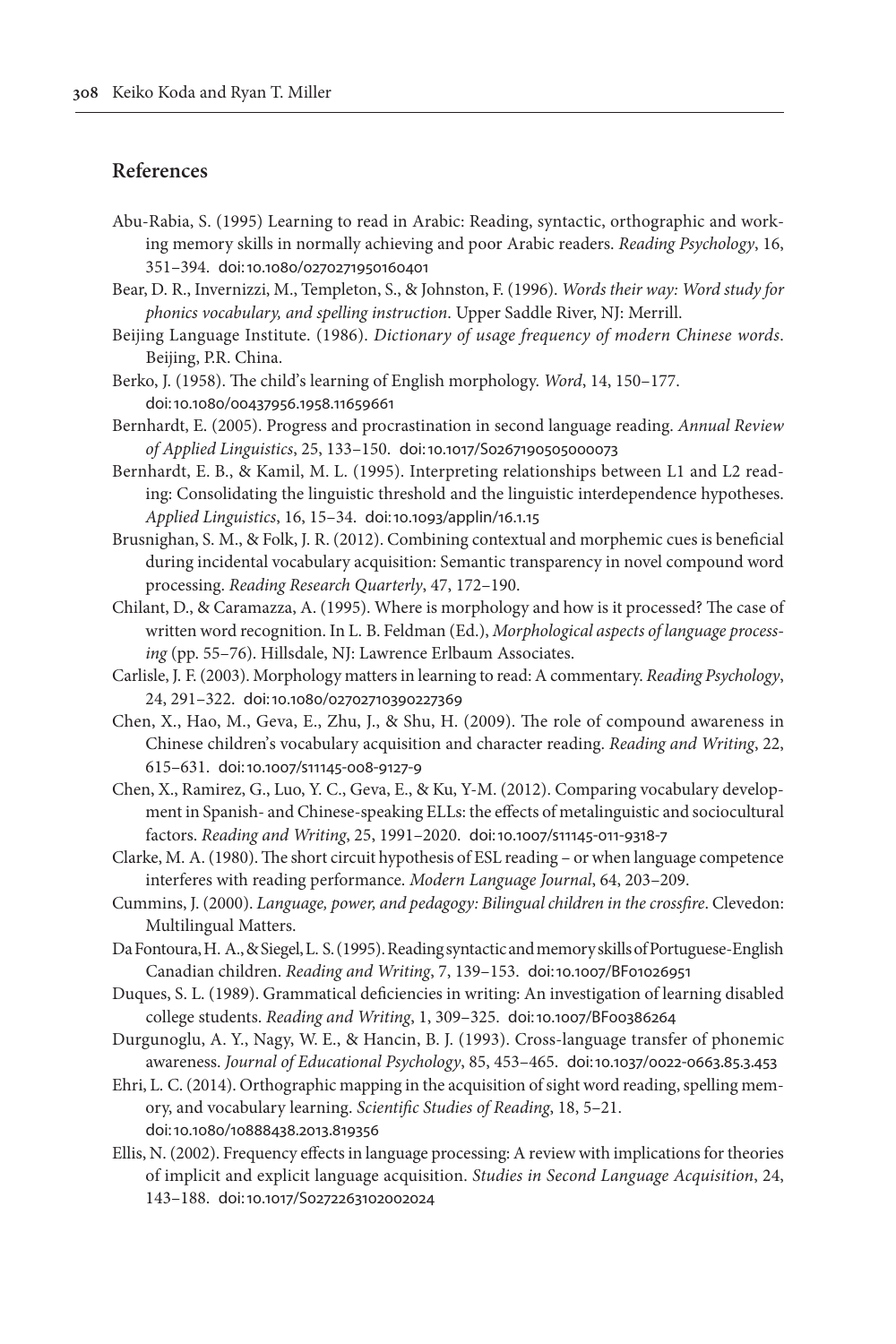- Feldman, L. B., Frost, R., Pnini, T. (1995). Decomposition words into their constituent morphemes: Evidence from English and Hebrew. *Journal of Experimental Psychology: Learning, Memory and Cognition*, 21, 1–14.
- Fowler, A. E., & Liberman, I. Y. (1995). The role of phonology and orthography in morphological awareness. In L. B. Feldman (Ed.), *Morphological aspects of language processing* (pp. 157– 188). Hillsdale, NJ: Lawrence Erlbaum Associates.
- Frost, R. (2012). Towards a universal model of reading. *Behavioral and Brain Sciences*, 35, 263–329. [doi:10.1017/S0140525X11001841](https://doi.org/10.1017/S0140525X11001841)
- Frost, R., Katz, L., & Bentin, S. (1987). Strategies for visual word recognition and orthographic depth: A multilingual comparison. *Journal of Experimental Psychology: Human Perception and Performance*, 13, 104–115.
- Geva, E. (2008). Facets of metalinguistic awareness related to reading development in Hebrew: Evidence from monolingual and bilingual and bilingual children. In K. Koda & A. M. Zehler (Eds.), *Learning to read across languages: Cross-linguistic relationships in first and second language literacy development* (pp. 154–187). Mahwah, NJ: Lawrence Erlbaum Associates.

Geva, E., & Siegel, L. S. (2000). Orthographic and cognitive factors in the concurrent development of basic reading skills in two languages. *Reading and Writing*, 12, 1–30. [doi:10.1023/A:1008017710115](https://doi.org/	10.1023/A:1008017710115)

- Geva, E., & Wang, M. (2001). The development of basic reading skills in children: A cross-language perspective. *Annual Review of Applied Linguistics*, 21, 182–204. [doi:10.1017/S0267190501000113](https://doi.org/10.1017/S0267190501000113)
- Gholamain, M., & Geva, E. (1999). The concurrent development of word recognition skills in English and Farsi. *Language Learning*, 49, 183–217. [doi:10.1111/0023-8333.00087](https://doi.org/10.1111/0023-8333.00087)
- Hamada, M. (2014). The role of morphological and contextual information in L2 lexical inference. *Modern Language Journal*, 98, 992–1005. [doi:10.1111/modl.12151](https://doi.org/10.1111/modl.12151)
- Hayes, A. F., & Scharkow, M. (2013). The relative trustworthiness of inferential tests of the indirect effect in statistical mediation analysis: Does method really matter? *Psychological Science*, 24, 1918–1927. [doi:10.1177/0956797613480187](https://doi.org/10.1177/0956797613480187)
- Haynes, M., & Carr, T. H. (1990). Writing system background and second language reading: A component skills analysis of English reading by native speaker-readers of Chinese. In T. H. Carr (Ed.), *Reading and its development: component skills approaches* (pp. 375–421). San Diego, CA: Academic Press.
- Jeon, E. H. (2011). Contribution of morphological awareness to L2 reading comprehension. *Modern Language Journal*, 95, 217–235. [doi:10.1111/j.1540-4781.2011.01179.x](https://doi.org/10.1111/j.1540-4781.2011.01179.x)
- Jeon, E. H., & Yamashita, J. (2014). L2 Reading comprehension and its correlates: A meta‐analysis. *Language Learning*, 64, 160–212.
- Kamio, A. (1990). *Joho no nawabari riron (Territory of Information)*. Tokyo: Taishukan.
- Kieffer, M. J., & Lesaux, N. K. (2007). Breaking down words to build meaning: Morphology, vocabulary, and reading comprehension in the urban classroom. *The Reading Teacher*, 61, 134–144. [doi:10.1598/RT.61.2.3](https://doi.org/10.1598/RT.61.2.3)
- Kieffer, M. J., & Lesaux, N. K. (2012). Development of morphological awareness and vocabulary knowledge in Spanish-speaking language minority learners: A parallel process latent growth curve model. *Applied Psycholinguistics*, 33, 23–54. [doi:10.1017/S0142716411000099](https://doi.org/10.1017/S0142716411000099)
- Koda, K. (2005). *Insights into second language reading*. Cambridge: CUP. [doi:10.1017/CBO9781139524841](https://doi.org/	10.1017/CBO9781139524841)
- Koda, K. (2007). Reading and language learning: Cross-linguistic constraints on second-language reading development. *Language Learning*, 57, 1–44. [doi:10.1111/0023-8333.101997010-i1](https://doi.org/10.1111/0023-8333.101997010-i1)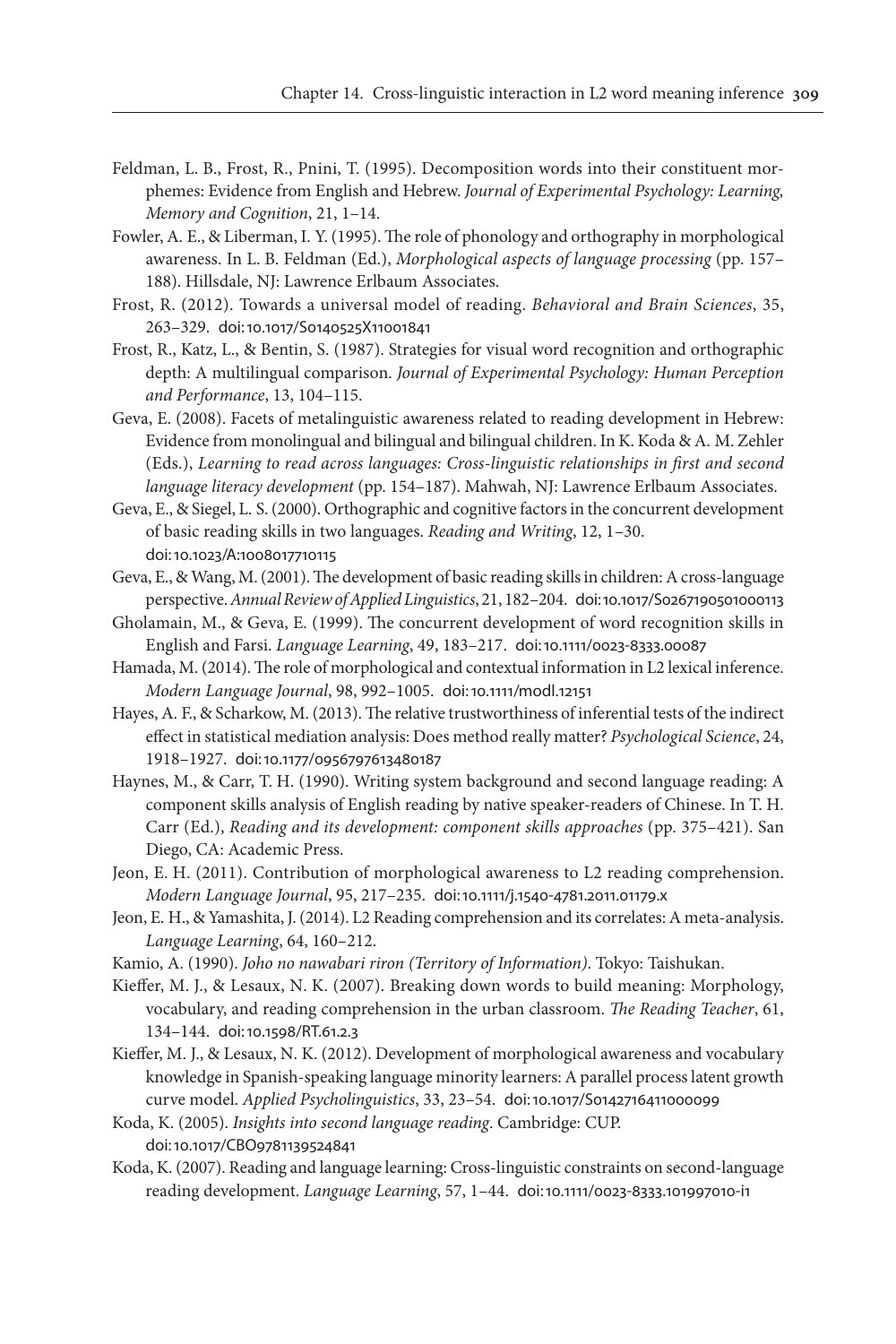- Koda, K., Lu, C., & Zhang, D. (2013). The role of metalinguistic awareness in biliteracy development. X. Chen, Q Wang, C. L. Yang (Eds.), *Reading development and difficulties in monolingual and bilingual Chinese children* (pp.141–170). New York, NY: Springer.
- Ku, Y-M., & Anderson, R. C. (2003). Development of morphological awareness in Chinese and English. *Reading and Writing*, 16, 399–422. [doi:10.1023/A:1024227231216](https://doi.org/10.1023/A:1024227231216)
- Lam, K., Chen, X., Geva, E., Luo, Y. C., & Li, H. (2012). The role of morphological awareness in reading achievement among young Chinese-speaking English language learners: A longitudinal study. *Reading and Writing*, 25, 1847–1872. [doi:10.1007/s11145-011-9329-4](https://doi.org/10.1007/s11145-011-9329-4)
- Lee, J.-W., & Schallert, D. L. (1997). The relative contribution of L2 language proficiency and L1 reading ability to L2 reading performance: A test of the threshold hypothesis in an EFL context. *TESOL Quarterly*, 31, 713–739. [doi:10.2307/3587757](https://doi.org/10.2307/3587757)
- Liu, P. & McBride-Chang, C. (2010). What is morphological awareness? Tapping lexical compounding awareness in Chinese third graders. *Journal of Educational Psychology*, 102, 62–73. [doi:10.1037/a0016933](https://doi.org/	10.1037/a0016933)
- Logan, G. D. (1988). Toward an instance theory of automatization. *Psychological Review*, 95, 492–527. [doi:10.1037/0033-295X.95.4.492](https://doi.org/10.1037/0033-295X.95.4.492)
- MacWhinney, B. & Bates, E. (Eds.). (1989). *The crosslinguistic study of sentence processing*. Cambridge: CUP.
- Marcolini, S., Traficante, D., Zoccolotti, P., & Burani, C. (2011). Word frequency modulates morpheme-based reading in poor and skilled Italian readers. *Applied Psycholinguistics*, 32, 513–532. [doi:10.1017/S0142716411000191](https://doi.org/10.1017/S0142716411000191)
- Mori, Y., & Nagy, W. (1999). Integration of information from context and word elements in interpreting novel Kanji compounds. *Reading Research Quarterly*, 34, 80–101. [doi:10.1598/RRQ.34.1.5](https://doi.org/10.1598/RRQ.34.1.5)
- Nunes, T., & Bryant, P. (2006). *Improving literacy by teaching morphemes*. London: Routledge.
- Nunes, T., Bryant, P., & Bindman, M. (2006). The effects of learning to spell on children's awareness of morphology. *Reading and Writing*, 19, 767–787. [doi:10.1007/s11145-006-9025-y](https://doi.org/10.1007/s11145-006-9025-y)
- Ramirez, G., Chen, X., Geva, E., & Kiefer, H. (2010). Morphological awareness in Spanish-speaking English language learners: Within and cross-language effects on word reading. *Reading and Writing*, 23, 337–358. [doi:10.1007/s11145-009-9203-9](https://doi.org/10.1007/s11145-009-9203-9)
- Rubin, H. (1991). Morphological knowledge and writing ability. In R. M. Joshi (Ed.), *Written language disorders* (pp. 43–69). Dordrecht: Kluwer. [doi:10.1007/978-94-011-3732-4\\_3](https://doi.org/10.1007/978-94-011-3732-4_3)
- Schmitt, N., Schmitt, D., & Clapham, C. (2001). Developing and exploring the behaviour of two new versions of the Vocabulary Levels Test. *Language Testing*, 18, 55–88.
- Schumacker, R. E., & Lomax, R. G. (2010). *A beginner's guide to structural equation modeling* (3rd ed.). New York, NY: Routledge.
- Share, D. (2008). On the Anglocentricities of current reading research and practice: The perils and overrelieance on an "outlier" orthography. *Psychological Bulletin*, 134, 584–615. [doi:10.1037/0033-2909.134.4.584](https://doi.org/	10.1037/0033-2909.134.4.584)
- Shiotsu, T. (2003). *Linguistic knowledge and processing efficiency as predictors of L2 reading ability: A component skills analysis* (Unpublished doctoral dissertation). University of Reading.
- Shiotsu, T., & Weir, C. J. (2007). The relative significance of syntactic knowledge and vocabulary breadth in the prediction of reading comprehension test performance. *Language Testing*, 24, 99–128. [doi:10.1177/0265532207071513](https://doi.org/10.1177/0265532207071513)
- Shu, H., Anderson, R. C., & Zhang, H. (1995). Incidental learning of word meanings while reading: A Chinese and American cross-cultural study. *Reading Research Quarterly*, 30, 76–95. [doi:10.2307/747745](https://doi.org/	10.2307/747745)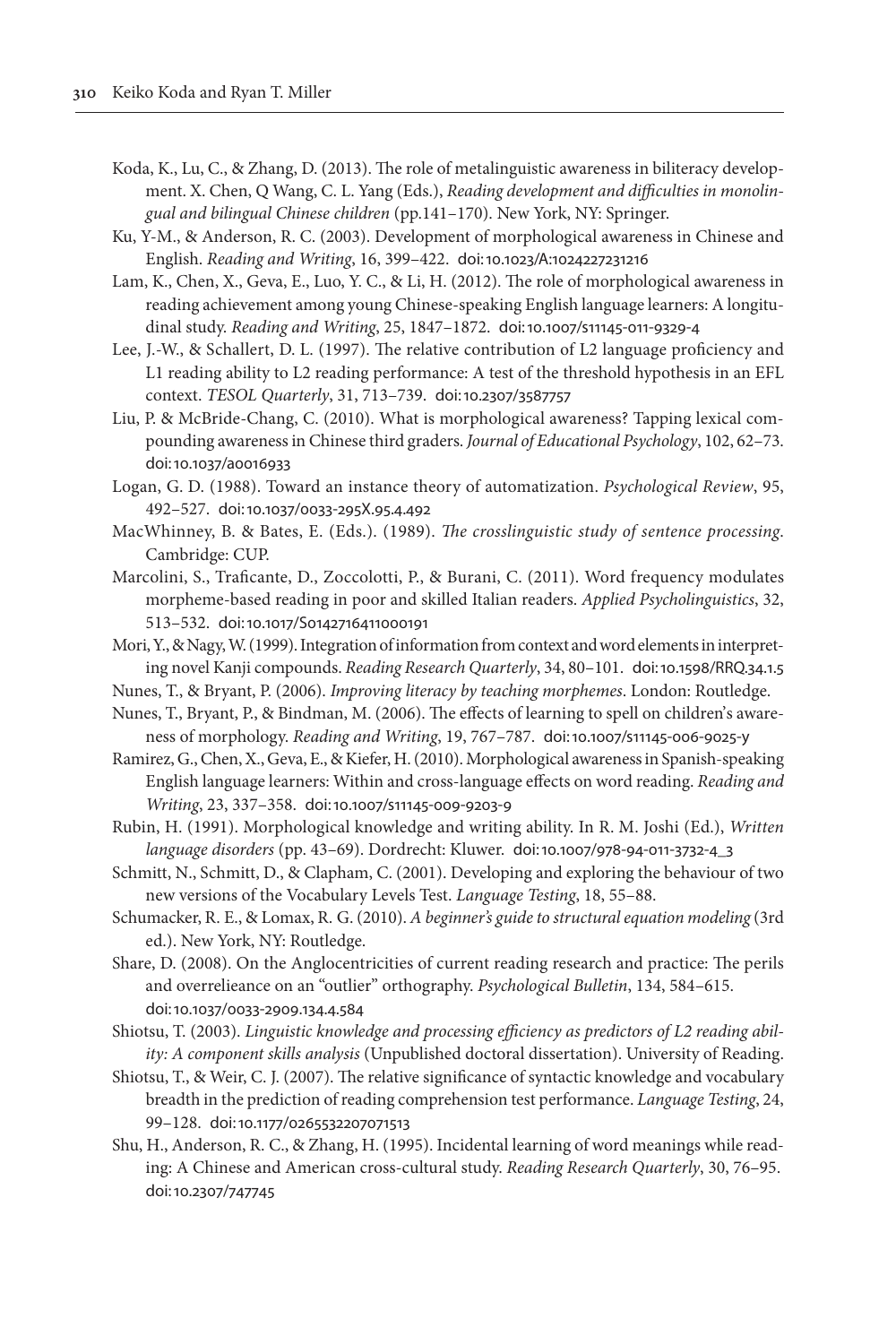- Stahl, S. A., & Shiel, T. G. (1992). Teaching meaning vocabulary: Productive approaches for poor readers. *Reading and Writing Quarterly: Overcoming Learning Difficulties*, 8, 223–241. [doi:10.1080/0748763920080206](https://doi.org/	10.1080/0748763920080206)
- Stolz, J. A., and Feldman, L. B. (1995). The role of orthographic and semantic transparency of the base morpheme in morphological processing. In L. B. Feldman (Ed.), *Morphological aspects of language processing* (109–129). Hillsdale, NJ. Erlbaum.
- Taft, M. (1991). *Reading and the mental lexicon*. Hillsdale, NJ: Lawrence Erlbaum Associates.
- Taft, M. (1994). Interactive activation as a framework for understanding morphological processing. *Language & Cognitive Processes*, 9, 271–294. [doi:10.1080/01690969408402120](https://doi.org/10.1080/01690969408402120)
- Taft, M., & Zhu, X. P. (1995). The representation of bound morphemes in the lexicon: A Chinese study. In L. B. Feldman (Ed.), *Morphological aspects of language processing* (pp. 109–129). Hillsdale, NJ: Lawrence Erlbaum Associates.
- Tolchinsky L., & Teberosky, A. (1998). The development of word segmentation and writing in two scripts. *Cognitive Development*, 13, 1–25. [doi:10.1016/S0885-2014\(98\)90018-1](https://doi.org/10.1016/S0885-2014(98)90018-1)
- Tomasello, M. (2003). *Constructing a language: A usage-based theory of language acquisition*. Cambridge, MA: Harvard University Press.
- Tyler, A., & Nagy, W. (1989). The acquisition of English derivational morphology. *Journal of Memory and Language*, 28, 649–667. [doi:10.1016/0749-596X\(89\)90002-8](https://doi.org/10.1016/0749-596X(89)90002-8)
- Tyler, A., & Nagy, W. (1990). Use of derivational morphology during reading. *Cognition*, 36, 17–34. [doi:10.1016/0010-0277\(90\)90052-L](https://doi.org/10.1016/0010-0277(90)90052-L)
- Van Valin, R. D. (1991). Functionalist linguistic theory and language acquisition. *First Language*, 11, 7–40. [doi:10.1177/014272379101103102](https://doi.org/10.1177/014272379101103102)
- Verhoeven, L., & Schreuder, R. (2011). Morpheme frequency effects in Dutch complex word reading: A developmental perspective. *Applied Psycholinguistics*, 32, 483–498. [doi:10.1017/S0142716411000178](https://doi.org/	10.1017/S0142716411000178)
- Wade-Woolley, L., & Geva, E. (2000) Processing novel phonemic contrasts in the acquisition of L2 word reading. *Scientific Studies of Reading*, 4, 295–311. [doi:10.1207/S1532799XSSR0404\\_3](https://doi.org/10.1207/S1532799XSSR0404_3)
- Wang, M., Ko, I. Y., & Choi, J. (2009). The importance of morphological awareness in Korean-English biliteracy acquisition. *Contemporary Educational Psychology*, 34, 132–142. [doi:10.1016/j.cedpsych.2008.12.002](https://doi.org/	10.1016/j.cedpsych.2008.12.002)
- Wang, M., Lin, C., & Gao, W. (2010). Bilingual compound processing: The effects of constituent frequency and semantic transparency. *Writing Systems Research*, 2, 117–137. [doi:10.1093/wsr/wsq012](https://doi.org/	10.1093/wsr/wsq012)
- Wang, M., Perfetti, C. A., & Liu, Y. (2005). Chinese-English biliteracy acquisition: Cross-language and writing system transfer. *Cognition*, 97, 67–88. [doi:10.1016/j.cognition.2004.10.001](https://doi.org/10.1016/j.cognition.2004.10.001)
- Wolfle, L. M. (1980). Strategies of path analysis. *American Educational Research Journal*, 17, 183–209. [doi:10.3102/00028312017002183](https://doi.org/10.3102/00028312017002183)
- Wurm, L. H. (1997). Auditory processing of prefixed English words is both continuous and decompositional. *Journal of Memory and Language*, 37, 438–461. [doi:10.1006/jmla.1997.2524](https://doi.org/10.1006/jmla.1997.2524)
- Wurm, L. H. (2000). Auditory processing of polymorphemic pseudowords. *Journal of Memory and Language*, 42, 255–271. [doi:10.1006/jmla.1999.2678](https://doi.org/10.1006/jmla.1999.2678)
- Yamashita, J. (2003). Processes of taking a gap-filling test: Comparison of skilled and less skilled EFL readers. *Language Testing*, 20, 267–293. [doi:10.1191/0265532203lt257oa](https://doi.org/10.1191/0265532203lt257oa)
- Yamashita, J., & Shiotsu, T. (2017). Comprehension and knowledge components that predict L2 reading: A latent-trait approach. *Applied Linguistics*, 38, 43–67.